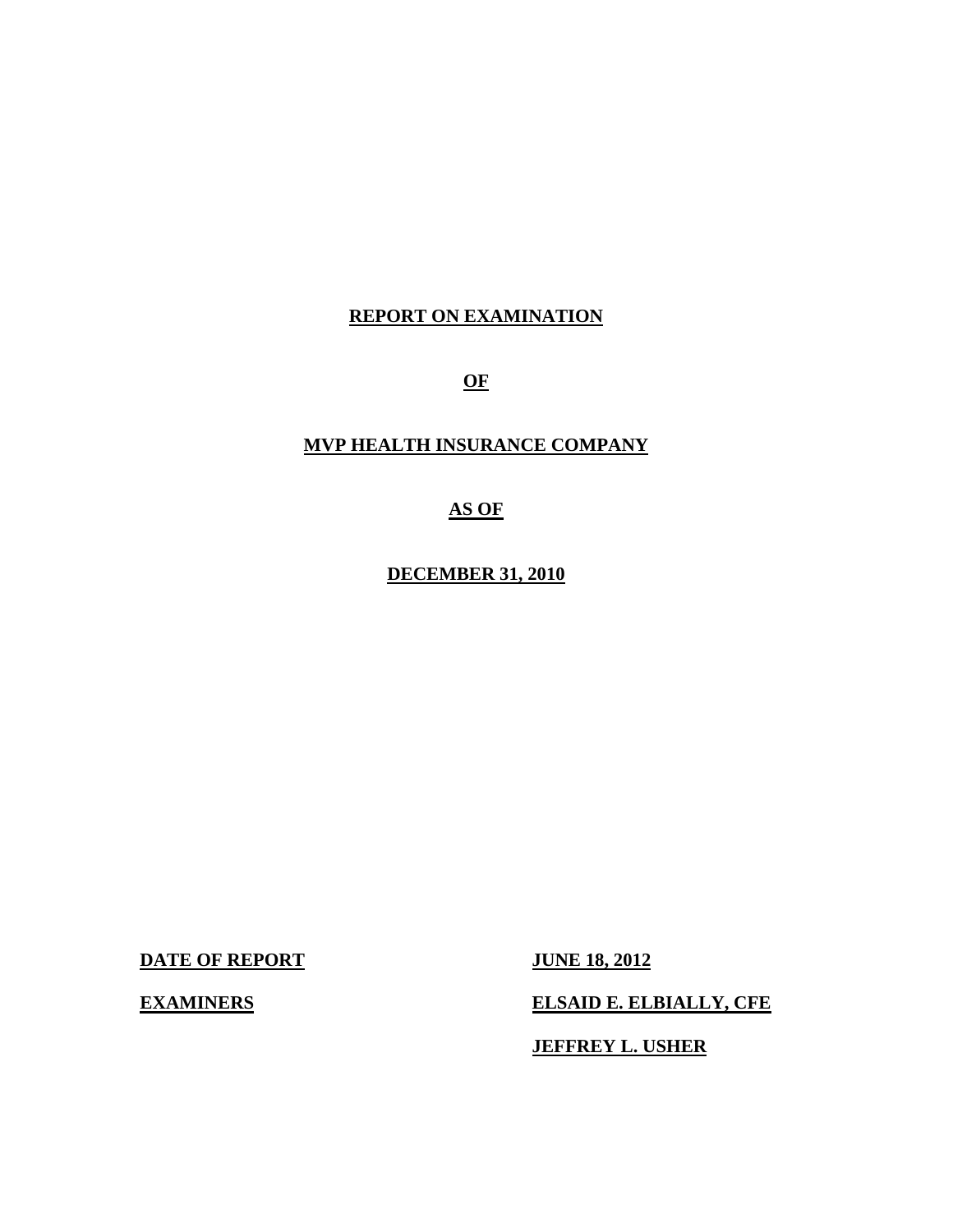# **TABLE OF CONTENTS**

# **ITEM NO. PAGE NO.**

| 1. | Scope of the examination                                                                                                        | 3              |
|----|---------------------------------------------------------------------------------------------------------------------------------|----------------|
| 2. | Description of the Company                                                                                                      | 5              |
|    | Management and controls<br>A.                                                                                                   | 6              |
|    | <b>B.</b><br>Corporate governance<br>Territory and plan of operation<br>C.                                                      | 8<br>12        |
|    | Reinsurance<br>D.                                                                                                               | 15             |
|    | Е.<br>Holding company system                                                                                                    | 16             |
|    | Significant operating ratios<br>F.                                                                                              | 20             |
| 3. | <b>Financial statements</b><br>A. Balance sheet<br>B.<br>Statement of revenue and expenses and change<br>in capital and surplus | 22<br>22<br>24 |
| 4. | Claims unpaid                                                                                                                   | 25             |
| 5. | Compliance with prior report on examination                                                                                     | 27             |
| 6. | Summary of comments and recommendations                                                                                         | 28             |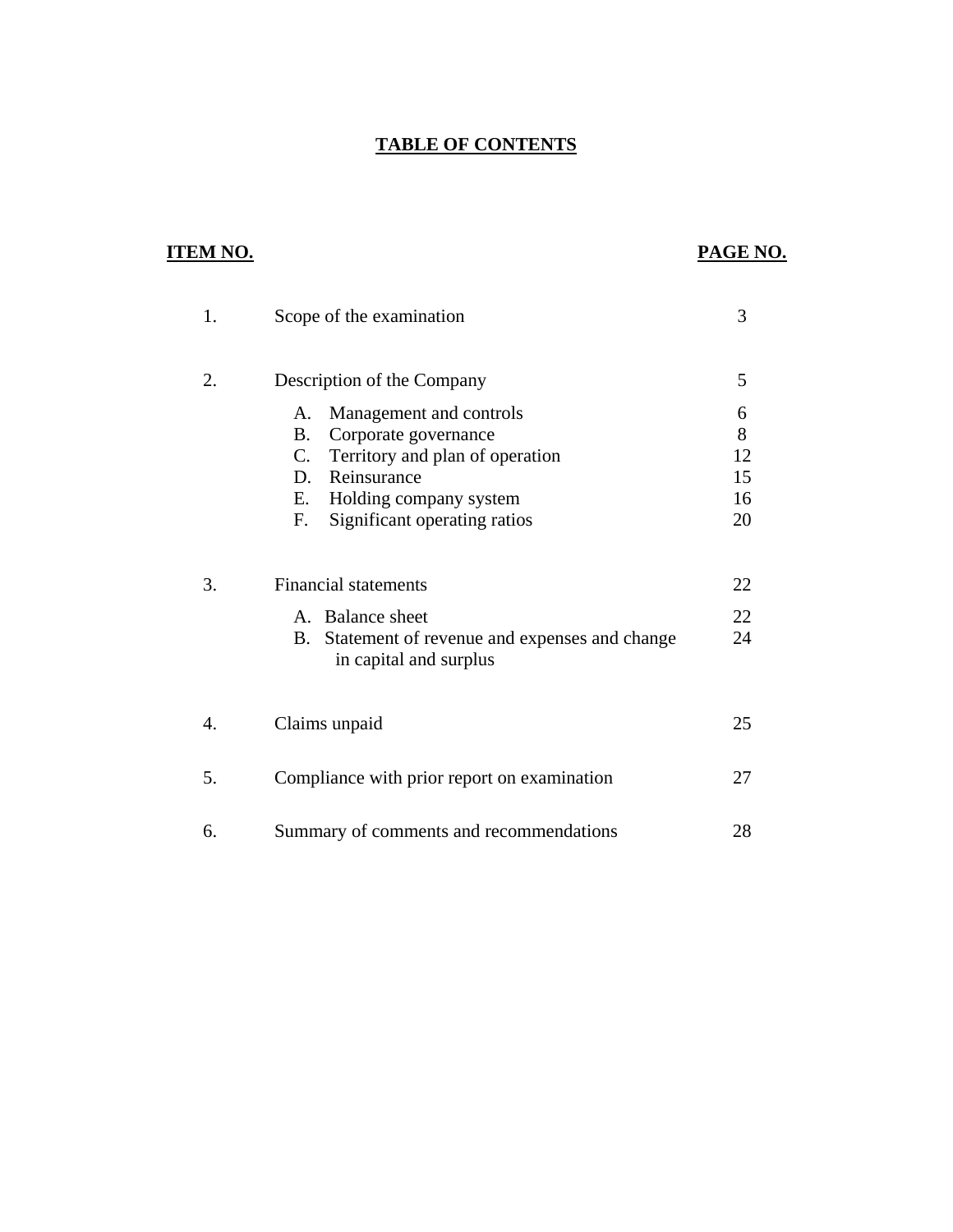

# NEW YORK STATE DEPARTMENT<sub>of</sub> FINANCIAL SERVICES

Governor **Superintendent** Superintendent Superintendent Superintendent Superintendent Superintendent Superintendent

Andrew M. Cuomo Benjamin M. Lawsky

June 18, 2012

Honorable Benjamin M. Lawsky Superintendent of Financial Services Albany, New York 12257

Sir:

Pursuant to the requirements of the New York Insurance Law and acting in accordance with the instructions contained in Appointment Numbers 30733 and 30734, dated September 13, 2011, attached hereto, we have made an examination into the financial condition and affairs of MVP Health Insurance Company, a for-profit stock company licensed pursuant to the provisions of Article 42 of the New York Insurance Law, as of December 31, 2010. The following report is respectfully submitted thereon.

The examination was conducted at the home office of MVP Health Insurance Company located at 625 State Street, Schenectady, New York.

Wherever the designations the "Company" or "MVPHIC" appear herein, without qualification, they should be understood to indicate MVP Health Insurance Company.

Wherever the designation the "Department" appears herein, without qualification, it should be understood to indicate the New York State Department of Financial Services.

25 BEAVER STREET, NEW YORK, NEW YORK 10004 |<WWW.DFS.NY.GOV>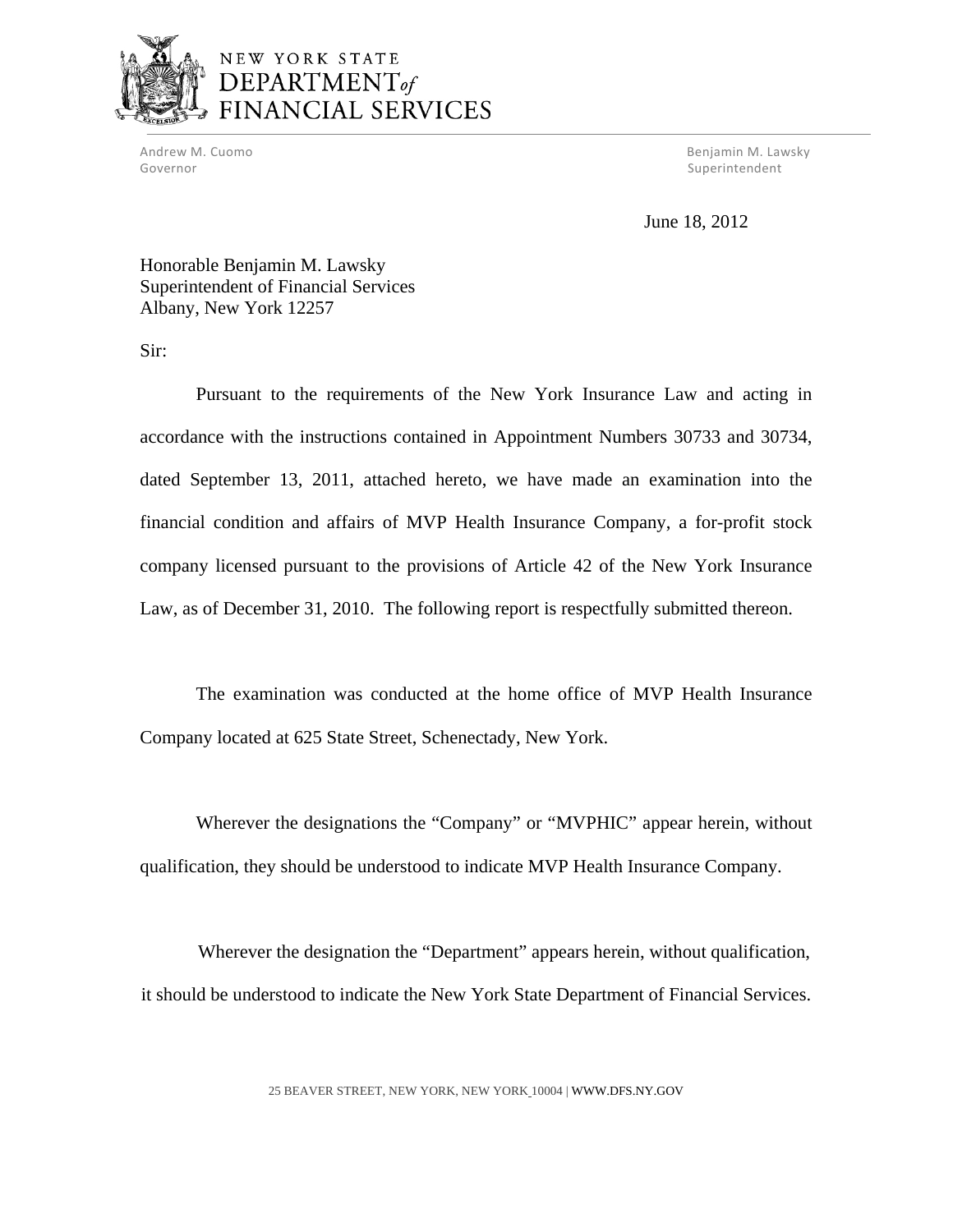On October 3, 2011, the New York State Insurance Department merged with the New York State Banking Department to become the New York State Department of Financial Services.

A separate market conduct examination reviewing the manner in which MVPHIC conducts its business practices and fulfills its contractual obligations to policyholders and claimants is currently being conducted as of December 31, 2010. A separate report will be submitted thereon.

Concurrent examinations were made of MVP Health Plan, Inc. ("MVPHP"), a not-for-profit health maintenance organization (HMO) licensed pursuant to the provisions of Article 44 of the New York Public Health Law, MVP Health Services Corp. ("MVPHSC"), a not-for-profit corporation licensed pursuant to the provisions of Article 43 of New York Insurance Law and Preferred Assurance Company, Inc. ("PAC"), a notfor-profit corporation licensed pursuant to the provisions of Article 43 of New York Insurance Law. These three companies are affiliates within the MVP holding company system as detailed herein. Separate financial reports thereon have been submitted for each of the above entities.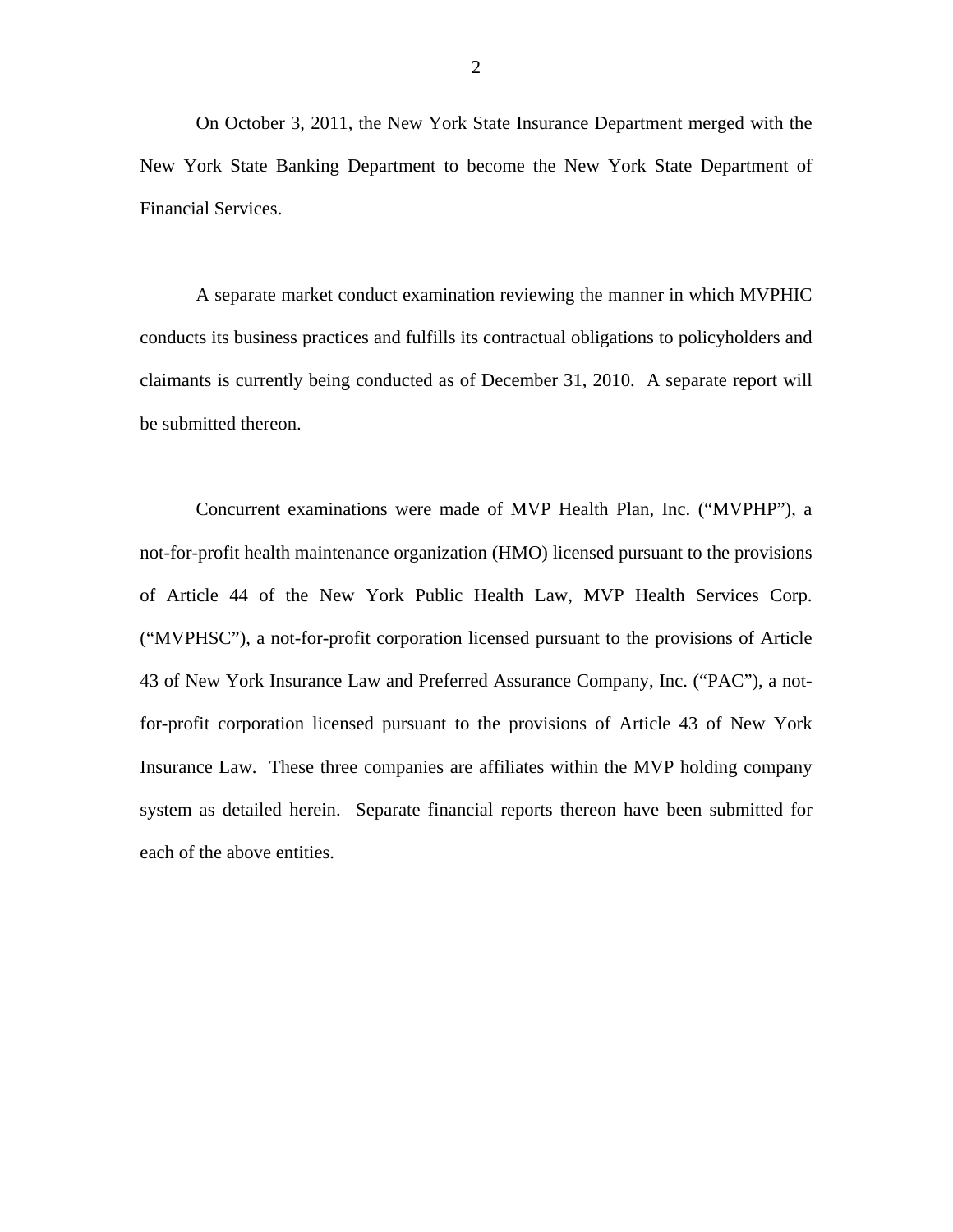### **1. SCOPE OF THE EXAMINATION**

<span id="page-4-0"></span>The Company was previously examined as of December 31, 2007. This examination of the Company is a financial examination as defined in the National Association of Insurance Commissioners ("NAIC") *Financial Condition Examiners Handbook, 2010 Edition* (the "Handbook") and it covers the three-year period from January 1, 2008 through December 31, 2010. The examination was conducted observing the guidelines and procedures in the Handbook, and where deemed appropriate by the examiner, transactions occurring subsequent to December 31, 2010, were also reviewed.

The examination was conducted using a risk-focused approach in accordance with the provisions of the Handbook, which provides guidance for the establishment of an examination plan based on the examiner's assessment of risk in the Company's operations and utilized that evaluation in formulating the nature and extent of the examination. The risk-focused examination approach was included in the Handbook for the first time in 2007. The current examination was the first such type of examination of the Company. The examiner's planned and performed the examination to evaluate the Company's current financial condition, as well as identify prospective risks that may threaten the future solvency of MVPHIC.

The examiners identified key processes, assessed the risks within those processes and assessed the internal control systems and procedures used to mitigate those risks. The examination also included an assessment of the principles used and significant estimates made by management, an evaluation of the overall financial statement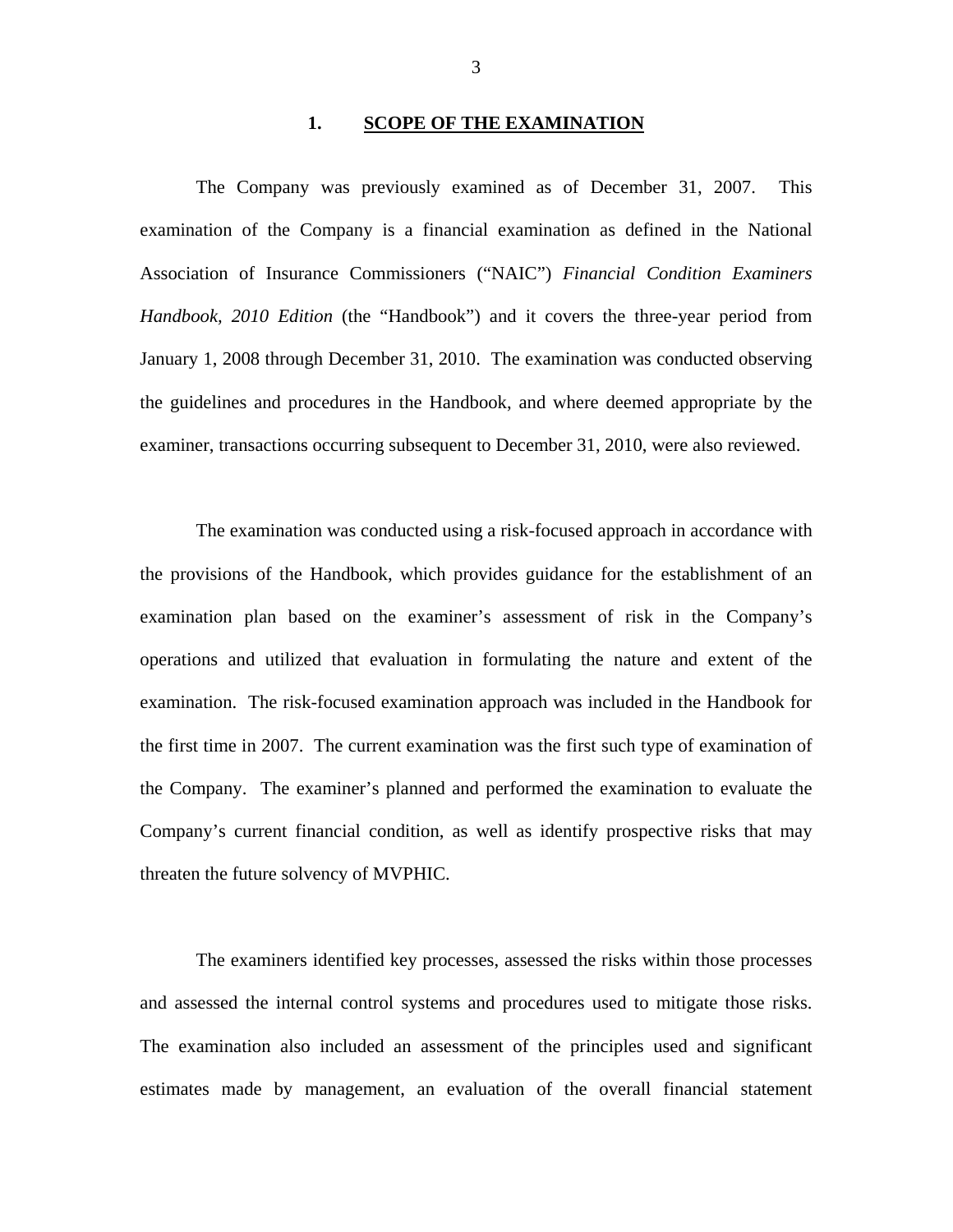presentation, and determined management's compliance with the Department's statutes and guidelines, and Statutory Accounting Principles, as adopted by the Department and annual statement instructions.

Information concerning the Company's organizational structure, business approach and control environment were utilized to develop the examination approach. The examination evaluated the Company's risks and management activities in accordance with the NAIC's nine branded risk categories.

These categories are as follows:

- Pricing/Underwriting
- Reserving
- Operational
- Strategic
- **•** Credit
- Market
- Liquidity
- Legal
- Reputational

The Company was audited annually, for calendar years 2008 through 2010, by the accounting firm of PricewaterhouseCoopers LLP ("PwC"). The Company received an unqualified opinion in each of those years. Certain audit work papers of PwC were reviewed and relied upon in conjunction with this examination. A review was also made of the ultimate parent's (MVP Health Care, Inc.) corporate governance structure, which included its internal audit function, enterprise risk management program and model audit rule compliance, as they relate to the Company.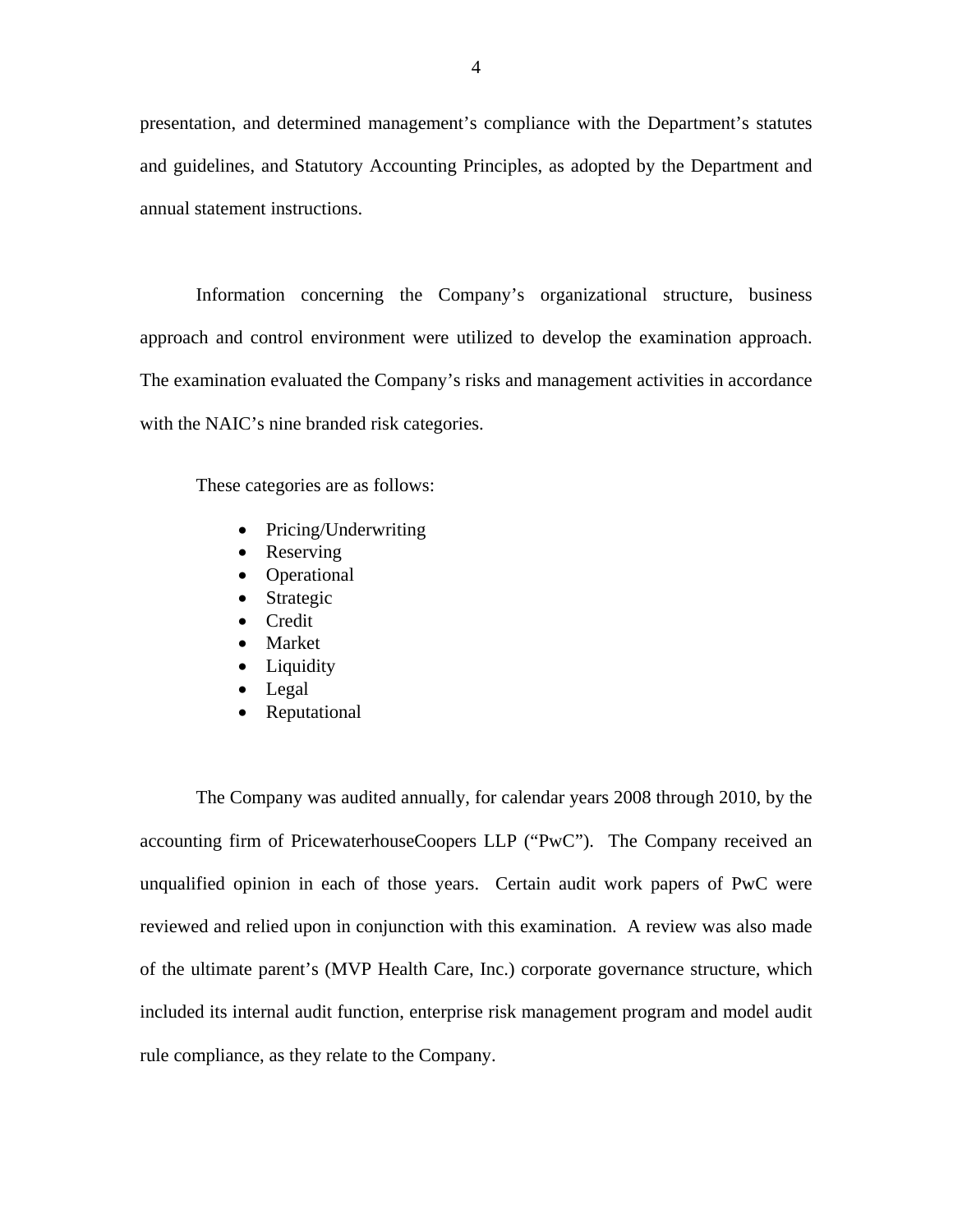<span id="page-6-0"></span>This report on examination is confined to financial statements and comments on those matters which involve departures from laws, regulations or rules, or which require explanation or description.

The examiners reviewed the corrective actions taken by the Company with respect to the recommendations concerning financial issues contained in the prior report on examination. The result of the examiners' review is contained in item 5 of this report**.** 

### **2. DESCRIPTION OF THE COMPANY**

MVP Health Insurance Company was incorporated on April 24, 2000 as a forprofit accident and health insurer pursuant to Article 42 of the New York Insurance Law. The Company was licensed in June 2001, to write insurance business as defined under Section 1113(a)(3) of the New York Insurance Law.

The Company began operations by delivering health care services in the State of New York, in July 2001. The Company received approval to operate as an accident and health insurer in the State of Vermont on May 1, 2002.

The Company issued 60,000 shares of \$5.00 par value per share capital stock on December 14, 2000, for a sale price of \$5.00 per share, resulting in a total consideration of \$300,000. In addition, MVPHIC received a capital/surplus contribution of \$3,700,000 from its parent at that time, MVPHIC Holding Corporation. In early 2002, the State of Vermont Insurance Department required an additional infusion of capital in order to issue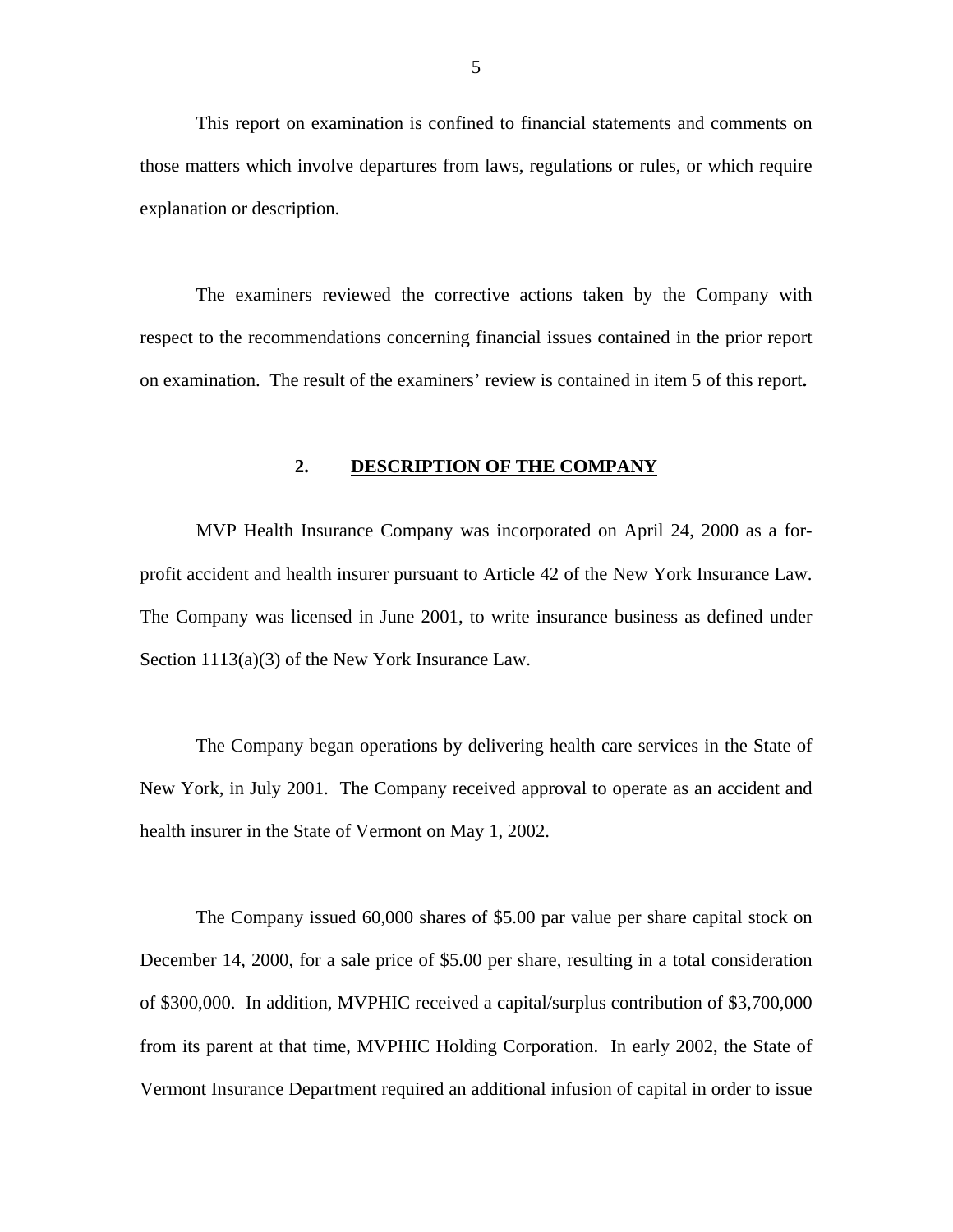<span id="page-7-0"></span>a license to the Company. Therefore, the Company increased its paid-in capital from \$300,000 to \$2,000,000 by the sale of an additional 340,000 shares at \$5.00 par and sale value per share on February 11, 2002, to its parent, and the sole shareholder of the Company's outstanding stock, MVPHIC Holding Corporation.

Prior to January 2006, the Company was a wholly-owned subsidiary of MVPHIC Holding Corporation, which was a wholly-owned subsidiary of MVP Health Plan, Inc. (MVPHP), the ultimate parent of the Company.

On January 6, 2006, MVPHP combined with Preferred Care, Inc. (PC). Under the terms of the agreement, MVPHP and PC reorganized their respective enterprises under a holding company structure with MVP Health Care, Inc. established as the ultimate parent. The sole shareholder of the company became MVPRT Holdings, Inc., which is a wholly-owned subsidiary of MVPHIC Holding Corporation, which is a wholly-owned subsidiary of MVP Health Care, Inc., the ultimate parent.

## A. Management and Controls

.

Pursuant to the Company's charter and by-laws, management of the Company is to be vested in a board of directors consisting of nine members. As of December 31, 2010, the board of directors consisted of nine members, as set forth below: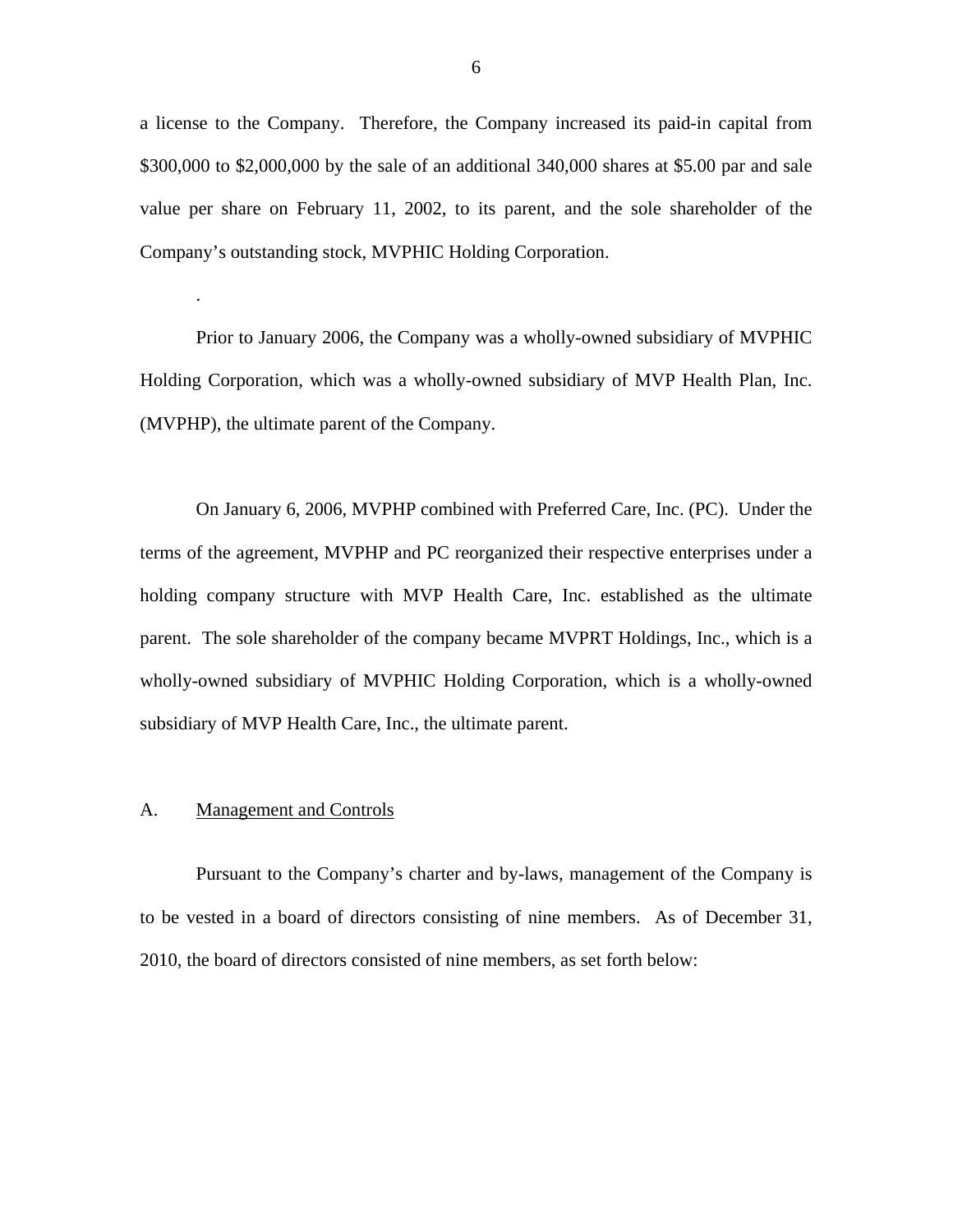| Name and Residence                | <b>Principal Business Affiliation</b>   |
|-----------------------------------|-----------------------------------------|
| Richard D'Ascoli, M.D.            | Orthopedic Surgeon,                     |
| Niskayuna, New York               | <b>Schenectady Regional Orthopedics</b> |
| Alan Goldberg<br>Albany, New York | Retired                                 |
| Karen B. Johnson                  | Director of Development,                |
| Schenectady, New York             | <b>Proctors Theatre</b>                 |
| Herschel R. Lessin, M.D.          | Pediatrician,                           |
| Poughkeepsie, New York            | Children's Medical Group, PLLC          |
| Ernest Levy, M.D.                 | Physician,                              |
| Cooperstown, New York             | Self-Employed                           |
| David W. Oliker                   | President and Chief Executive Officer,  |
| Charlton, New York                | MVP Health Plan, Inc.                   |
| Jon K. Rich<br>Alplaus, New York  | Retired                                 |
| Arthur J. Roth                    | Special Tax Consultant,                 |
| Loudonville, New York             | Hodgson Russ, LLP                       |
| Joseph J. Schwerman, M.D.         | Family Practitioner,                    |
| Queensbury, New York              | Hudson Headwaters Health Network        |

The minutes of all meetings of the board of directors, and committees thereof held during the examination period were reviewed. Board meetings were generally well attended, with all directors attending at least one-half of the meetings they were eligible to attend.

The principal officers of the Company as of December 31, 2010 were as follows:

Name Title

David W. Oliker President and Chief Executive Officer Mark A. Fish Executive Vice-President and Chief Financial Officer Denise V. Gonick, Esq. Executive Vice-President and Chief Legal Officer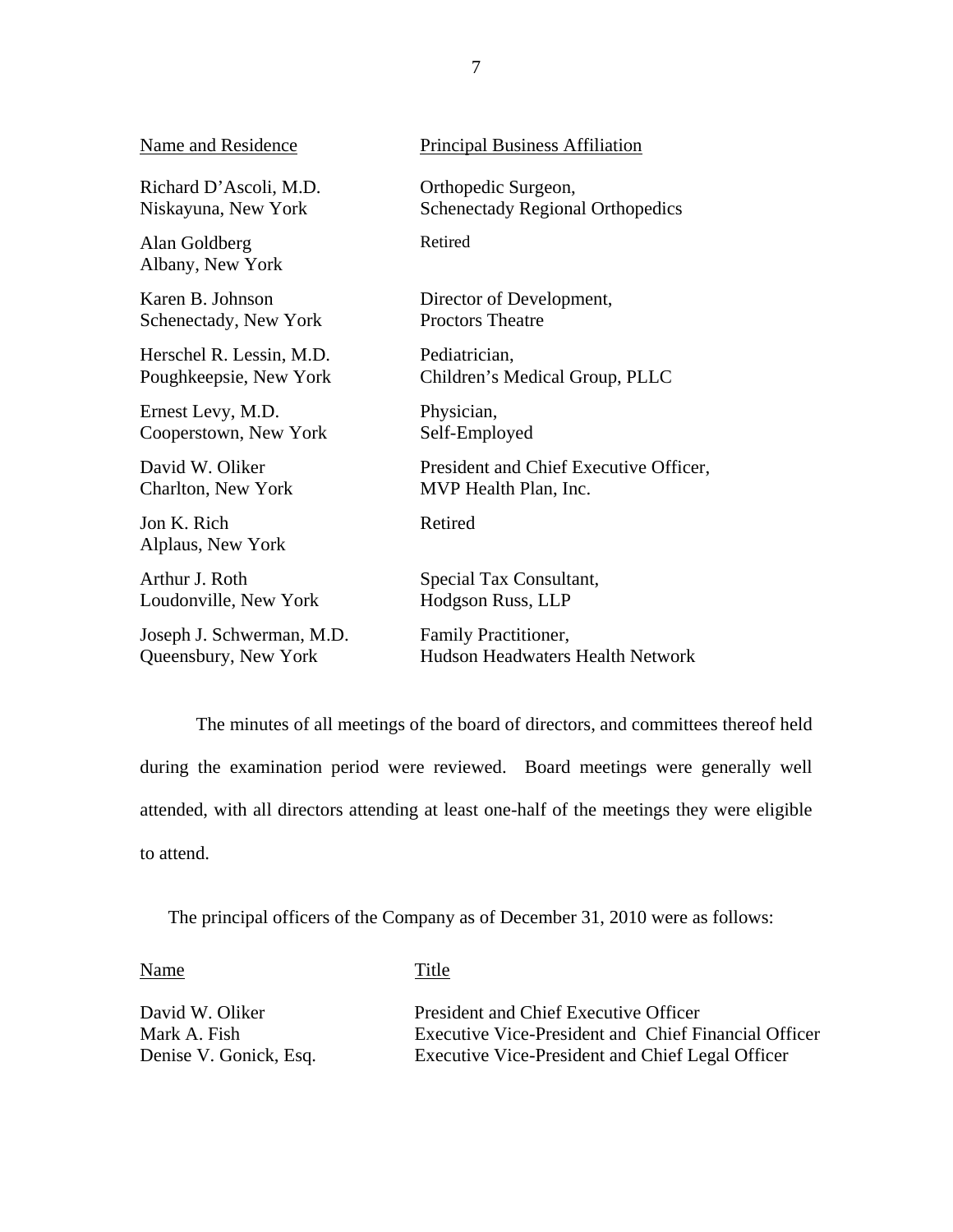### <span id="page-9-0"></span>B. Corporate Governance

Corporate governance, enterprise risk management ("ERM"), internal audit department ("IAD"), and model audit rule ("MAR") processes for the Company are provided by MVP Health Care, Inc. ("MVP"), the ultimate parent of the Company.

Exhibit M of the Handbook (Understanding the Corporate Governance Structure) was utilized by the examiners as guidance for assessing the Company's Corporate Governance. Overall, it was determined that the Company's Corporate Governance structure is adequate, sets an appropriate "tone at the top", supports a proactive approach to operational risk management, and contributes to an effective system of internal controls. It was found that corporate Board of Directors and key executives encourage integrity and ethical behavior throughout the organization and that senior management promotes a corporate culture that acknowledges, understands and maintains an effective control environment.

### Enterprise Risk Management

The Company has not formally adopted an ERM framework for proactively addressing and mitigating risks, including prospective business risks. It is prudent for the Company to consider utilizing the services of an independent risk management specialist or officially appoint a Chief Risk Officer ("CRO") and establish a Risk Committee ("RC") to further its ERM initiatives.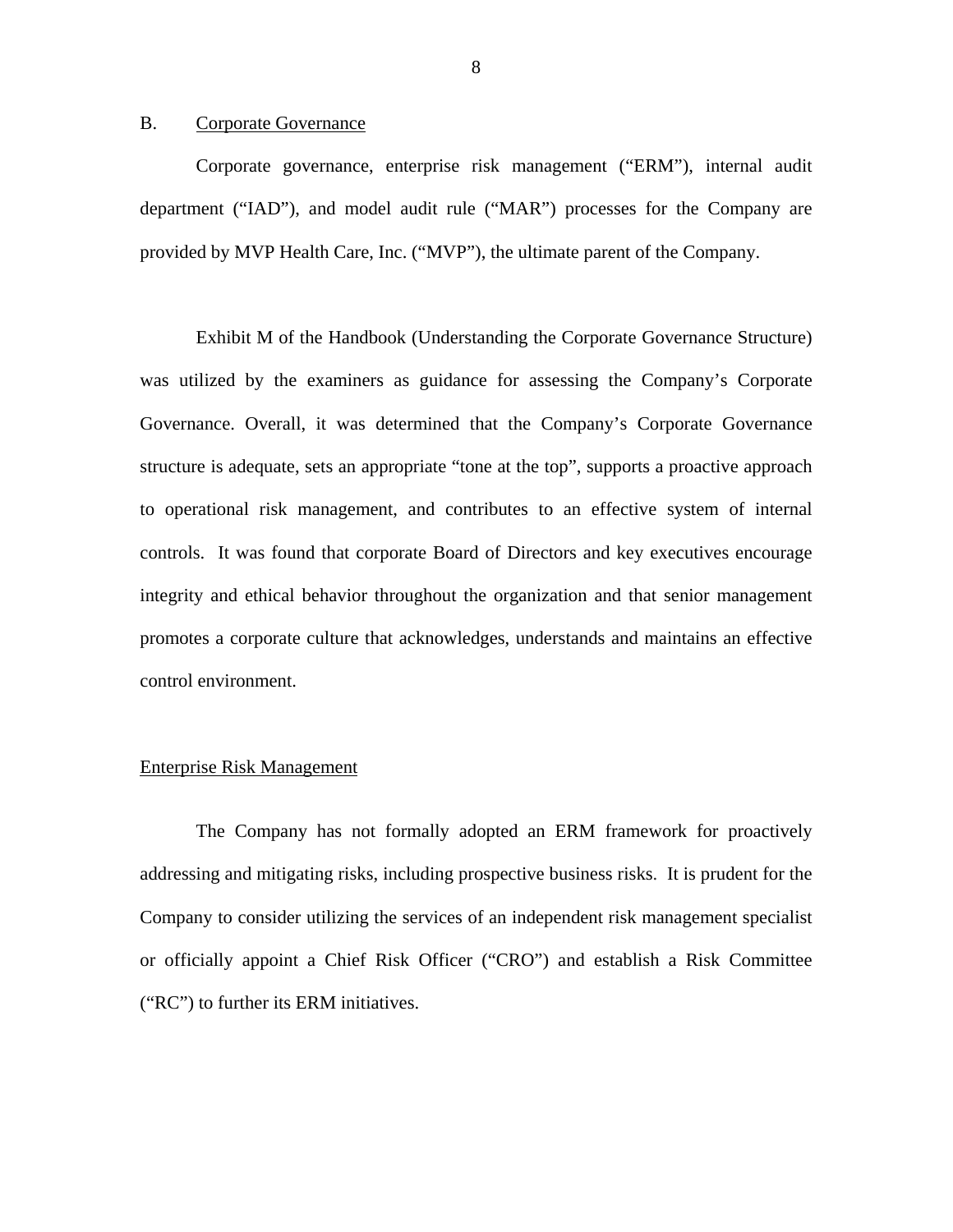It is recommended that the Company officially appoint a Chief Risk Officer and establish a Risk Committee accountable for the overall ERM function. The RC would report directly to the Board of Directors.

The examiners identified prospective risks to MVPHIC, relative to the effects of the Patient Protection and Affordable Care Act and the overall regulatory environment. However, MVP identified these potential risks and established a government affairs department, to address emerging policy issues within the health insurance industry and those facing MVP and all of its affiliates, including MVPHIC. As the issues are identified, MVP establishes leadership teams to gain an understanding of the impact to MVP. These leadership teams are developed to provide recommendations to the members of the executive team responsible for MVP's strategy on emerging issues. The leadership teams also work with internal stakeholders to inform them on emerging issues, and the necessary actions needed to support MVP's strategy.

### Internal Audit Department

MVP Health Care, Inc., the ultimate parent, established an Internal Audit Department to serve all the subsidiaries within its holding company system, including MVPHIC. The Audit Committee of the Board of Directors (the "AC") is comprised entirely of members independent of MVP and MVPHIC.

The IAD assists all levels of management by reviewing and testing financial and operational controls and processes established by management to ensure compliance with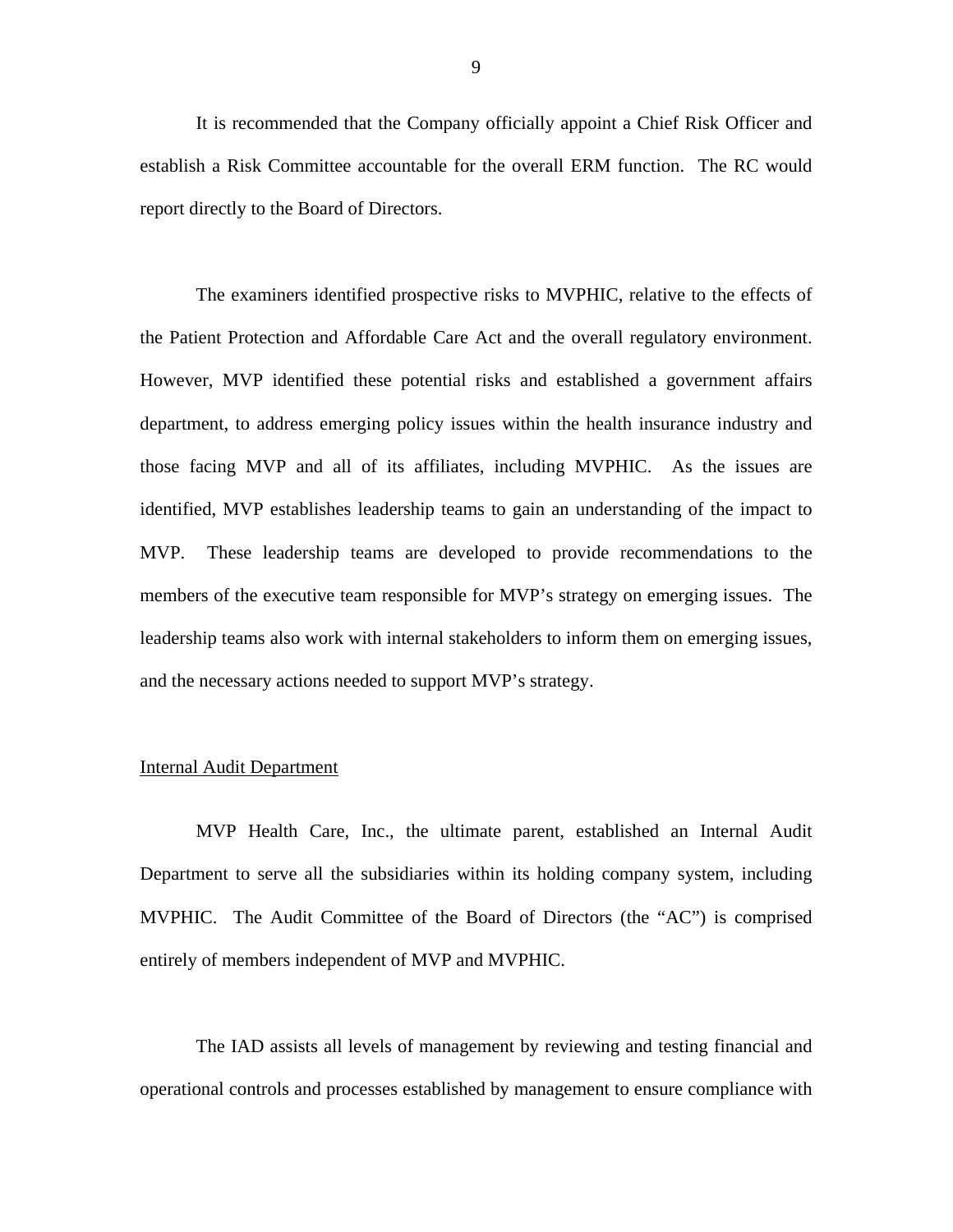laws, regulations and policies. The scope of the IAD program is coordinated with PwC, MVP's independent certified public accountant, to ensure optimal audit coverage and maximum efficiency.

The examiners interview of MVP's Audit Committee chairman as well as the review of the 2008-2010 evaluations of the IAD director revealed that the annual evaluation of IAD director is prepared and signed by the Chief Financial Officer ("CFO"). Also, the IAD director's compensation is determined by the CFO.

Preferred corporate governance protocols call for the responsibilities and performance of the internal audit department director to be measured by the Audit Committee, to ensure independence from senior management.

This position is supported throughout the audit industry, including specific guidance from organizations such as the American Institute of Certified Public Accountants ("AICPA") and the Institute of Internal Auditors ("IIA").

Per the IIA:

"The internal auditor occupies a unique position, he or she is employed by management but is also expected to review the conduct of management which can create significant tension since the internal auditor's independence from management is necessary for the auditor to objectively assess management's action, but the internal auditor's dependence on management for employment is very clear; and to maintain objectivity, internal auditors should have no personal or professional involvement with or allegiance to the area being audited; and should maintain an un-biased and impartial mindset in regard to all engagements."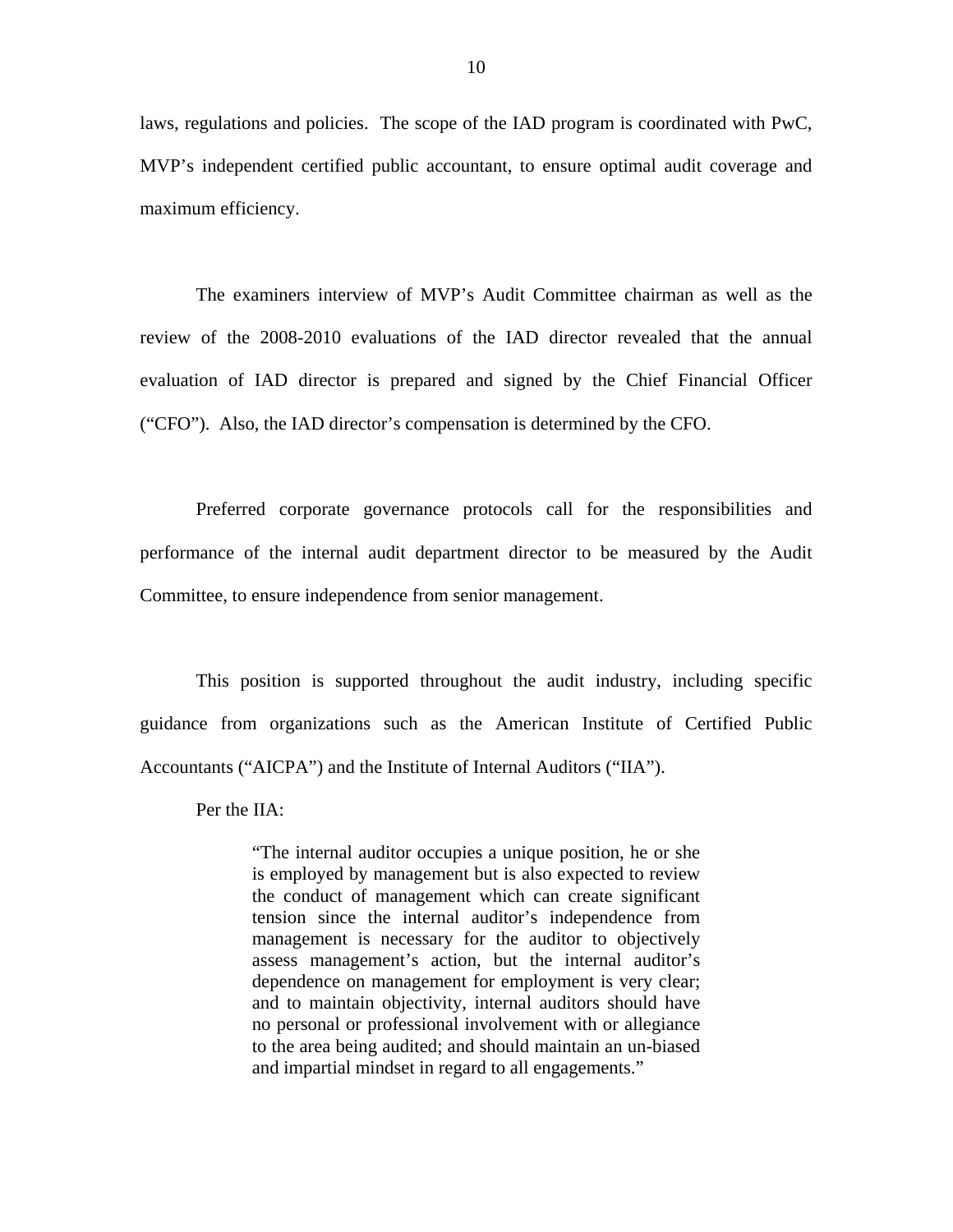In order to enhance the independence of the internal audit function, it is recommended that MVP revise the Internal Audit and Audit Committee charters to clearly indicate that the Audit Committee has primary responsibility for the performance evaluation and compensation of the IAD director.

It is also recommended that MVP Audit Committee maintains documentation to support the Audit Committee's review of the IAD director's performance. Details for the IAD director's compensation should also be included.

### Model Audit Rule

The Company's parent MVPRT Holdings, Inc., as well as its ultimate parent MVP Health Care, Inc. are both non-publicly traded companies and therefore not subject to the Sarbanes-Oxley Act of 2002. However, the ultimate parent and its subsidiaries are subject to the provision of the Model Audit Rule and therefore are subject to its requirements. The Department's Regulation No. 118 (NYCRR 98) – Audited Financial Statements, represents MAR requirements for the New York regulated entities including MVPHIC. Regulation No. 118 was promulgated on an emergency basis in December 2009 and was effective January 1, 2010.

MVP's management of general controls is applied to all its subsidiaries, which included the Company. As part of its MAR analysis, risks from various operations were identified and segregated by operational cycles and entity level controls. In coordination with the Company's management, risks identified were labeled and, cataloged using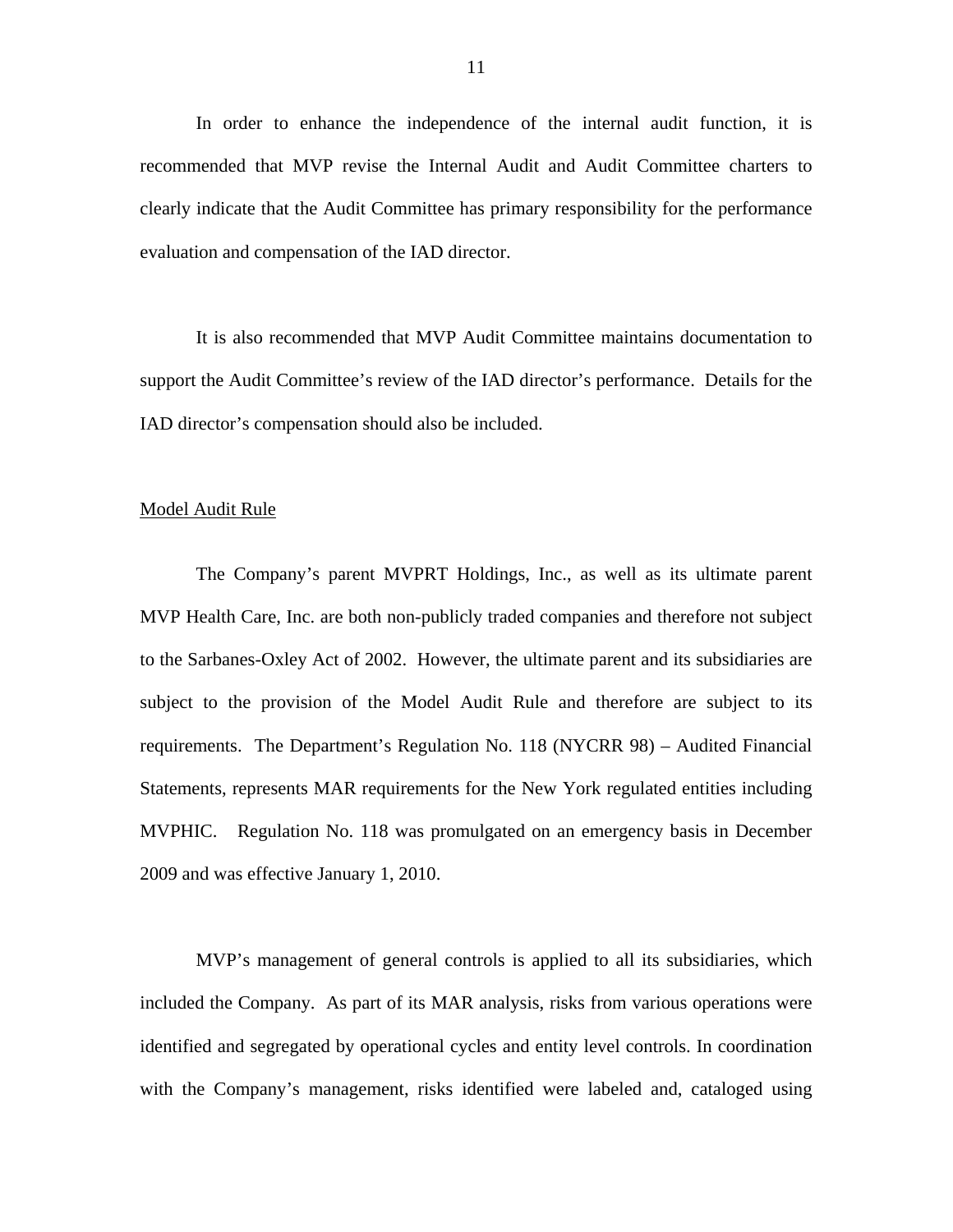specific control codes. The IAD performed its own control testing and accumulated its findings. The examiners' review of control testing showed that general controls appear to be working at a satisfactory level. The examiner relied upon work performed by the IAD, as prescribed by the Handbook.

### C. Territory and Plan of Operation

The Company was authorized to write accident and health insurance business in the States of New York and Vermont as of December 31, 2010.

 Company maintains a ratio of not more than 8:1 of net premium to capital and surplus. During this exam period the ratios were as follows: Based on the lines of business for which the Company is licensed, the Company is required to have initial surplus of \$450,000 and maintain a minimum surplus of \$300,000 pursuant to Article 42 of the New York Insurance Law. In addition, the Company entered into a commitment with the Department, upon licensing, to maintain a ratio of not more than 4:1 of net premium to capital and surplus. On September 13, 2004, the Department approved the Company's request to revise its commitment, so that the

| Year | Ratio |
|------|-------|
| 2008 | 6:1   |
| 2009 | 8:1   |
| 2010 | 9:1   |
| 2011 | 6:1   |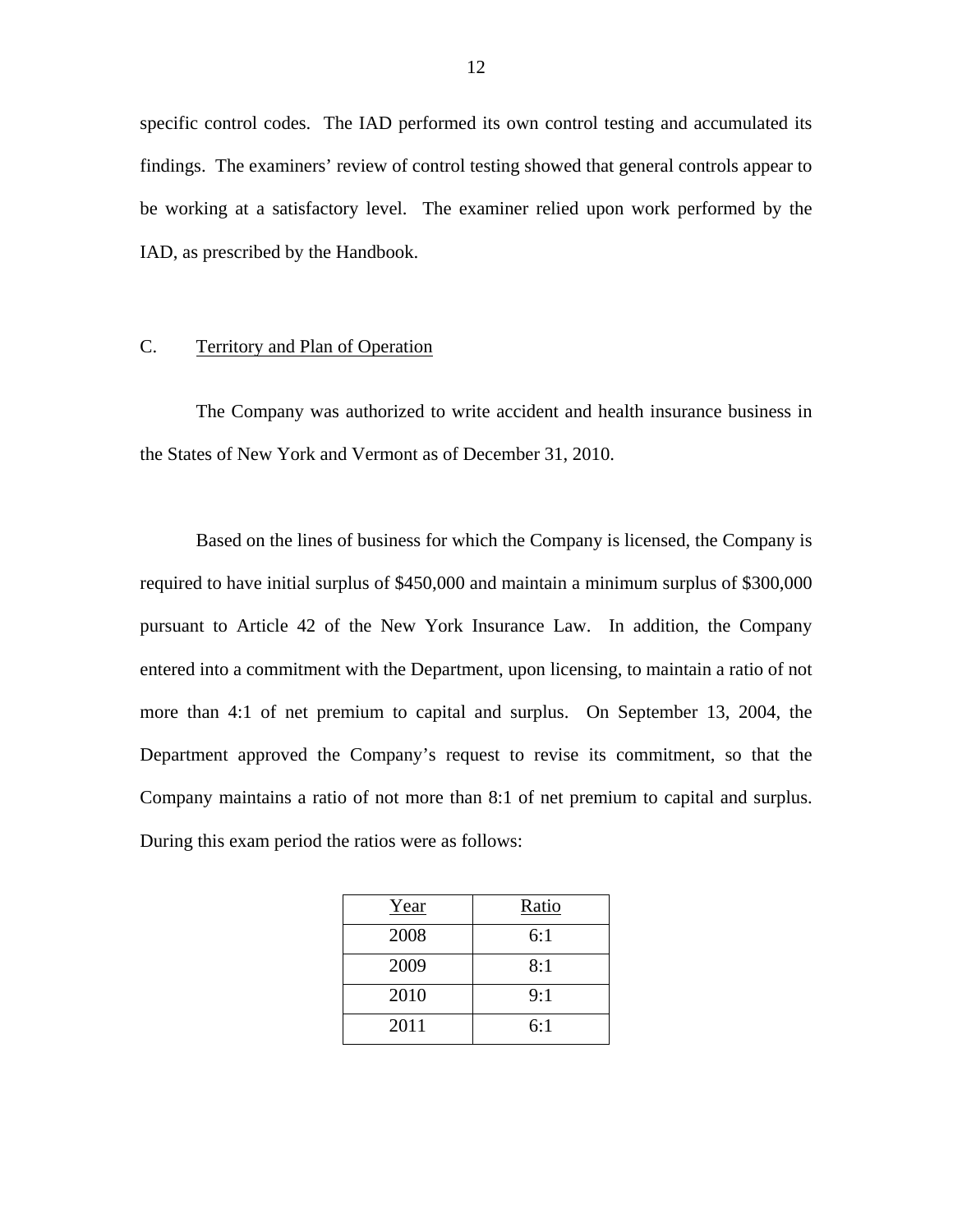The 2010 ratio was in excess of the 8:1 range. However, the 2011 ratio was within such range. In order to meet the Company's commitment that its ratio of net premium to capital and surplus does not exceed 8:1, on February 28, 2011 the Company received a surplus contribution of \$11.5 million from its affiliate MVPHP.

In December 2009, with the approval of the Superintendent of Insurance, the Company received from its ultimate parent, MVP Health Care, Inc., \$52 million cash contribution to surplus and an additional \$47 million from its affiliate MVPHP in the form of a loan pursuant to Section 1307 of the New York Insurance Law. These infusions of capital eliminated the Company's insolvency of \$25.8 million, as of September 30, 2009 and restored the Company's ratio of net premium written to surplus to an 8 to 1 range. The repayment of the Section 1307 loan and the accumulated accrued interest shall only be paid out of future free and divisible surplus of the Company and will be subject to the prior approval of the Superintendent. The total accumulated accrued interest as of December 31, 2010, was \$333,185.

In addition, due to its deteriorating financial condition, the Company received a total of \$175,109,870 in 2010 and 2011, as contributions to surplus, from MVPHP, as follows:

| Year | Contribution to<br>surplus |
|------|----------------------------|
| 2010 | \$90,000,000               |
| 2011 | \$85,109,870               |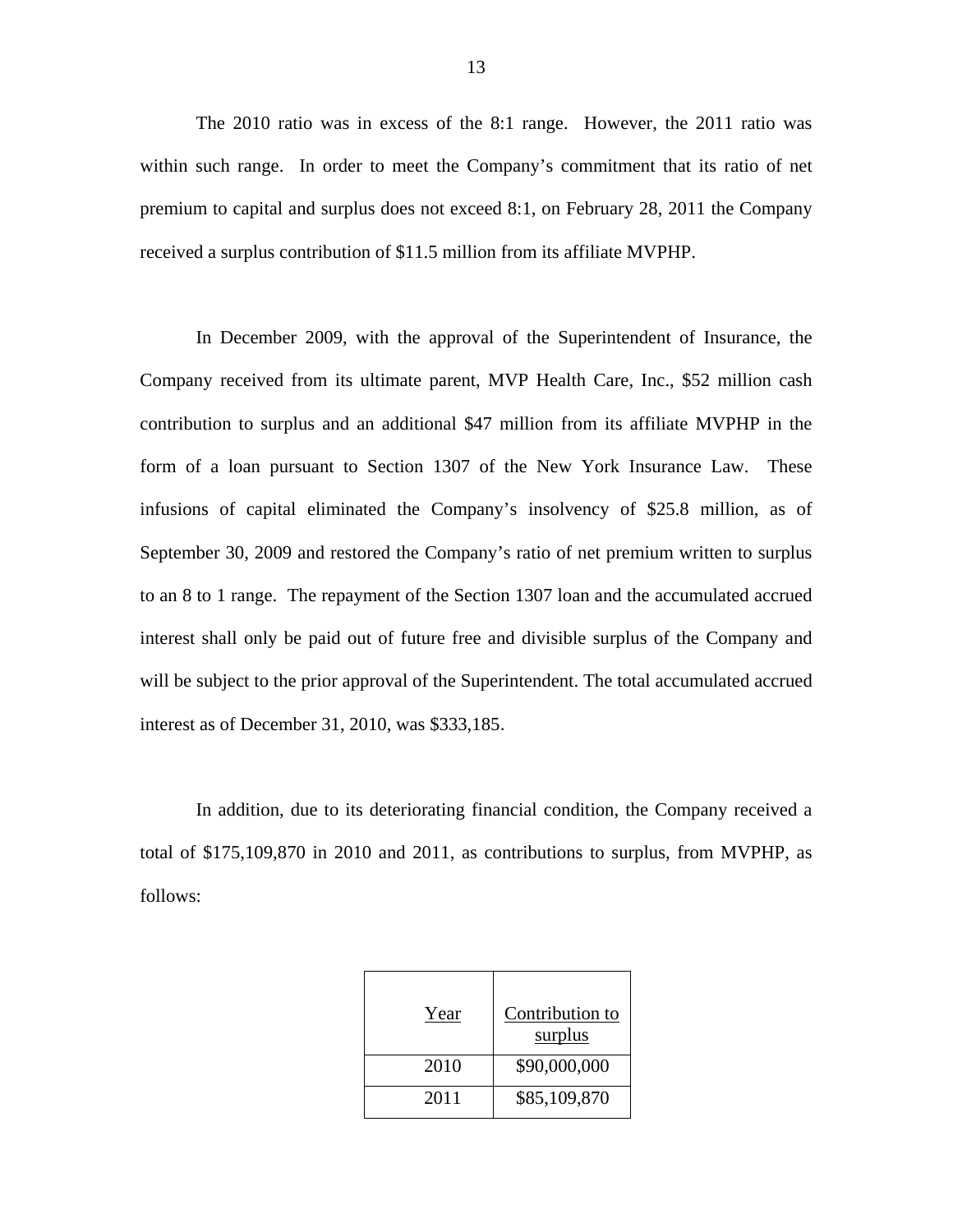The Company offers a variety of insurance products, such as a preferred provider option (PPO), an exclusive provider option (EPO), a point-of-service option (POS) and a traditional indemnity insurance product. The Company provides health insurance coverage to private and public sector employer groups.

The Company's enrollment for each year under examination, by product type, were as follows:

|                | 2008   | 2009    | 2010    |
|----------------|--------|---------|---------|
| <b>PPO</b>     | 42,340 | 148,088 | 184,716 |
| <b>POS</b>     | 21,207 | 16,154  | 13,997  |
| Indemnity only | 2,013  | 1,841   | 1,929   |
| Total          | 65,560 | 166,083 | 200,642 |

At the end of calendar year 2010, the membership of the Company increased to 200,642, a 206% increase over calendar year 2008. The reason for this significant increase is mostly member migration from the affiliate's HMO product to MVPHIC's various insurance products.

The Company's direct written premium for each year under examination was as follows:

|          | 2008          | 2009          | 2010          |
|----------|---------------|---------------|---------------|
| New York | \$117,637,012 | \$349,415,671 | \$575,929,658 |
| Vermont  | \$21,828,181  | \$ 81,032,977 | \$122,300,605 |
| Total    | \$139,465,193 | \$430,448,648 | \$698,230,263 |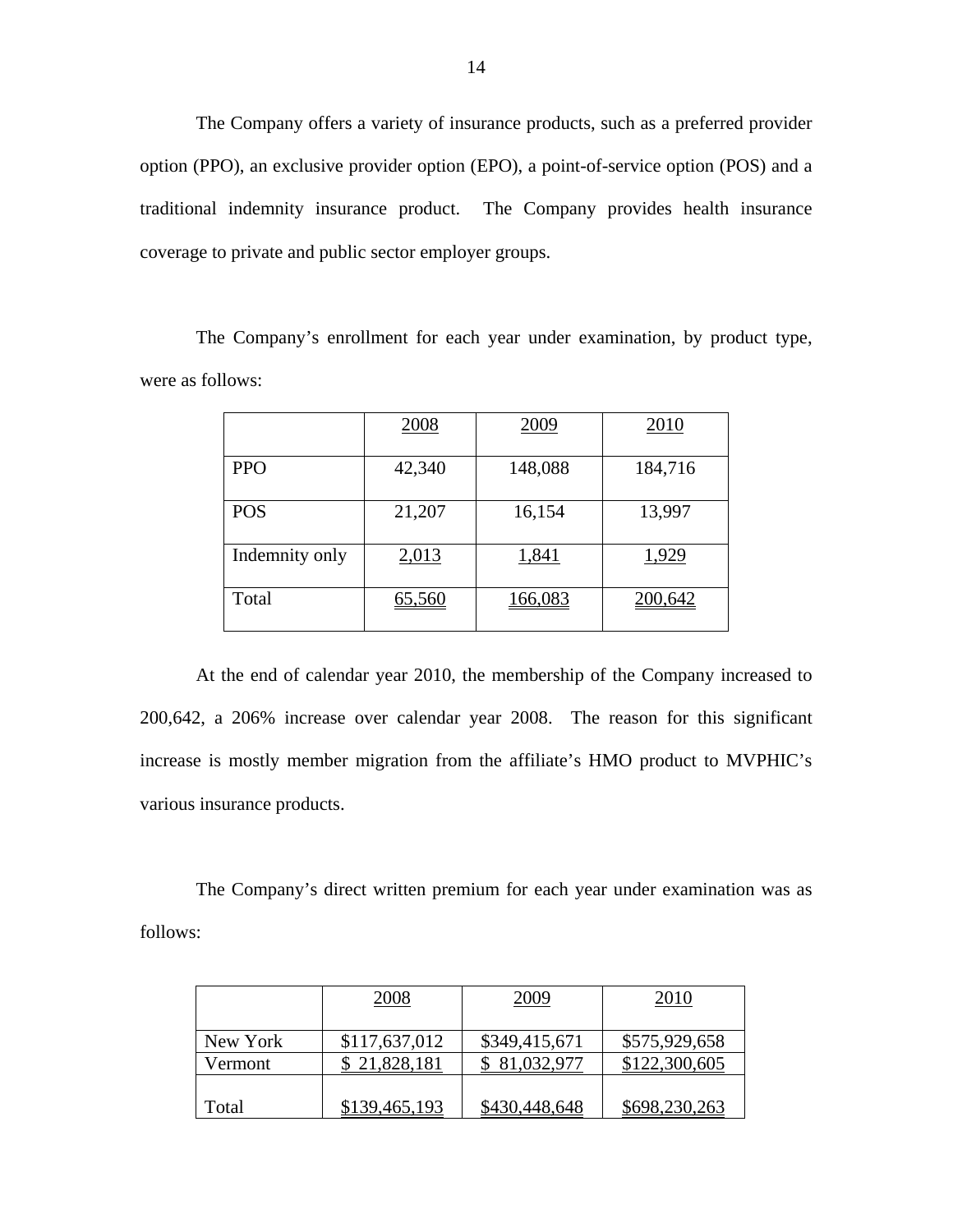<span id="page-16-0"></span>During the examination period, the Company solicited business as a direct writer through the use of the Company's in-house licensed agents. The Company also contracted with licensed agents and brokers for the production of business.

### D. Reinsurance

For the period January 1, 2008 through December 31, 2010, MVPHIC had a reinsurance agreement with Zurich American Insurance Company, an authorized reinsurer. The covered services ceded under the agreement were medical services for individual and group accident and health policies. The reinsurance agreement contained all the required standard clauses, including the insolvency clause required by Section 1308 of the New York Insurance Law. The reinsurance limits of liability are 80% of \$2,000,000 of net loss for each member for each contract year.

The Company is subject to a retention that includes a deductible of \$200,000 per member per contract year, a coinsurance of 20% of net loss in excess of the deductible and any amounts in excess of the reinsurance limits of liability. Zurich American Insurance Company will pay to MVPHIC 80% of the amount of net loss in excess of the deductible subject to the reinsurance limits of liability.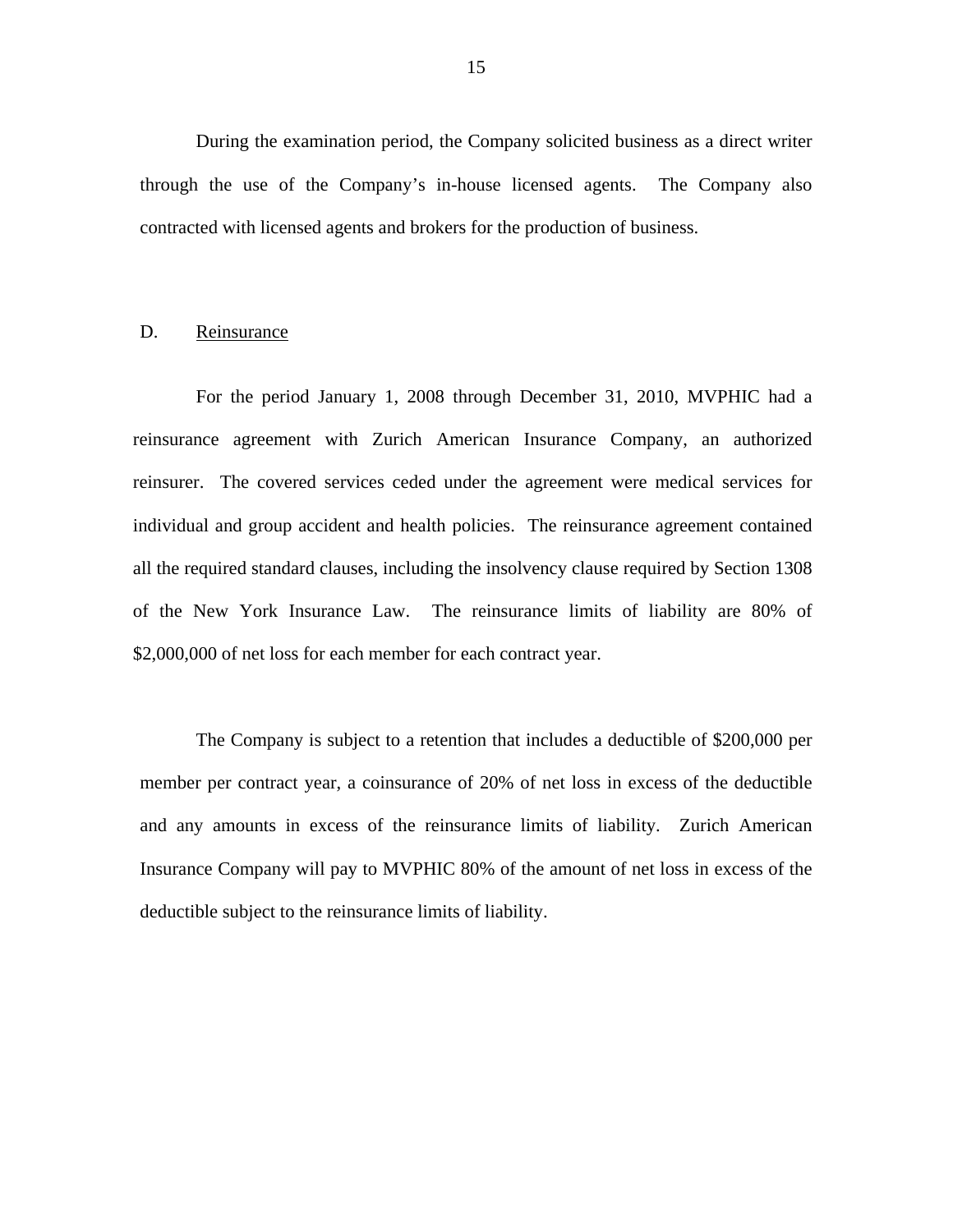### <span id="page-17-0"></span>E. Holding Company System

The Company is a wholly-owned subsidiary of MVPRT Holdings, Inc., which is a wholly-owned subsidiary of MVPHIC Holding Corporation. MVP Health Care, Inc. is the ultimate parent. MVP and its subsidiaries comprise an integrated health benefits insurance and health benefit management holding company system. On January 6, 2006, MVP Health Plan, Inc. ("HMO"), a tax-exempt New York State not-for-profit corporation, licensed as a health maintenance organization to deliver health care services in New York and Vermont, combined with Preferred Care, Inc. ("PC"), a tax-exempt New York State not-for-profit corporation. Under terms of their agreement and plan of reorganization by and between Preferred Care, Inc. and MVP Health Plan, Inc., the PC and HMO reorganized their respective enterprises under a holding company structure, with the ultimate holding company changed to MVP Health Care, Inc., which now serves as the direct or indirect parent company of all of the former PC affiliates and of the HMO and all of its affiliates.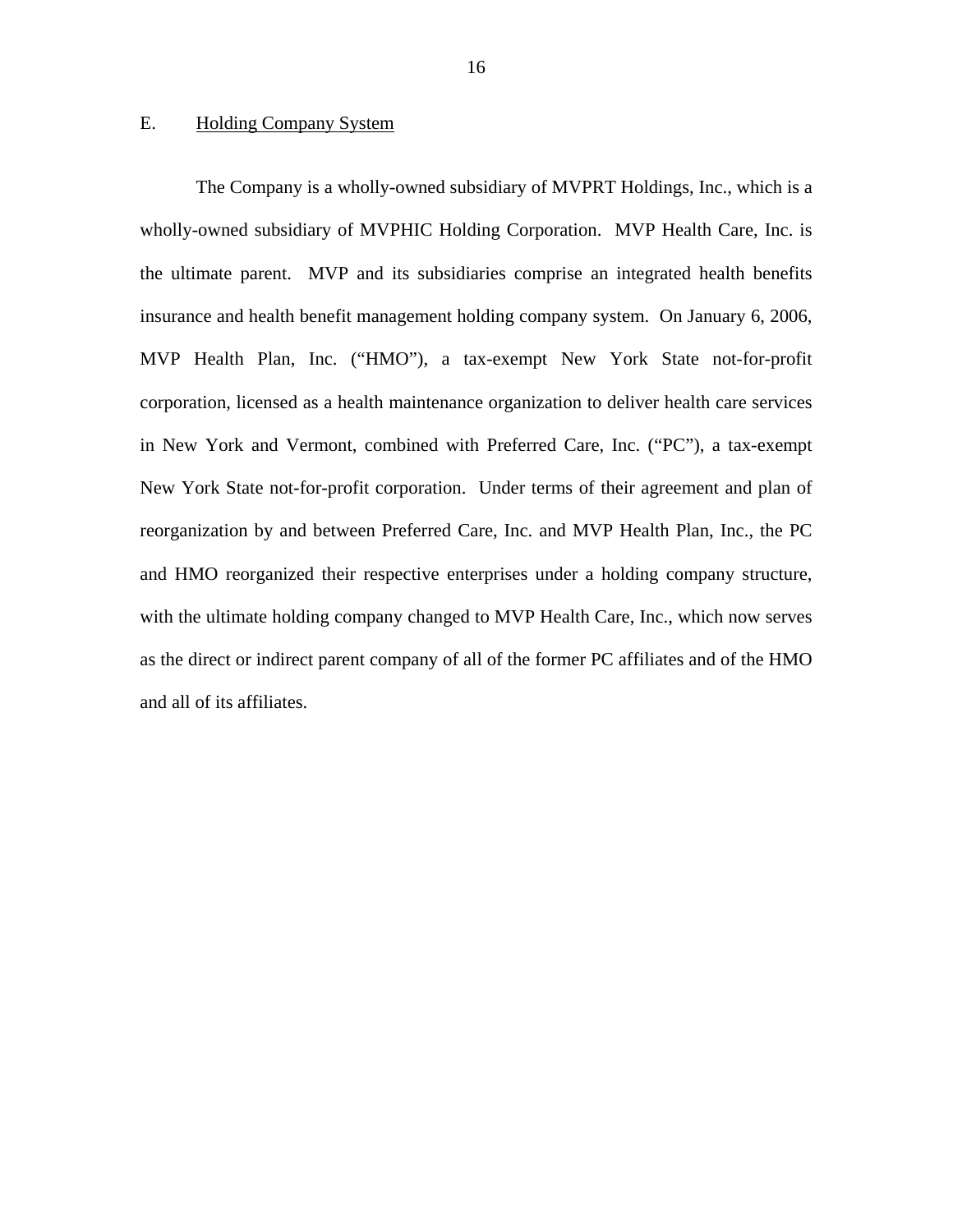The following is the organizational chart of MVP Health Care, Inc., and its subsidiaries as of December 31, 2010:



### MVPHIC Holding Corporation ("MVPHICHC")

MVPHIC Holding Corporation was incorporated on November 22, 2000, pursuant to Section 402 of New York Business Corporation Law. It was specifically formed to hold the stock of MVPHIC. MVPHIC is an Article 42 for-profit accident and health insurance company licensed in the State of New York. MVPHIC Holding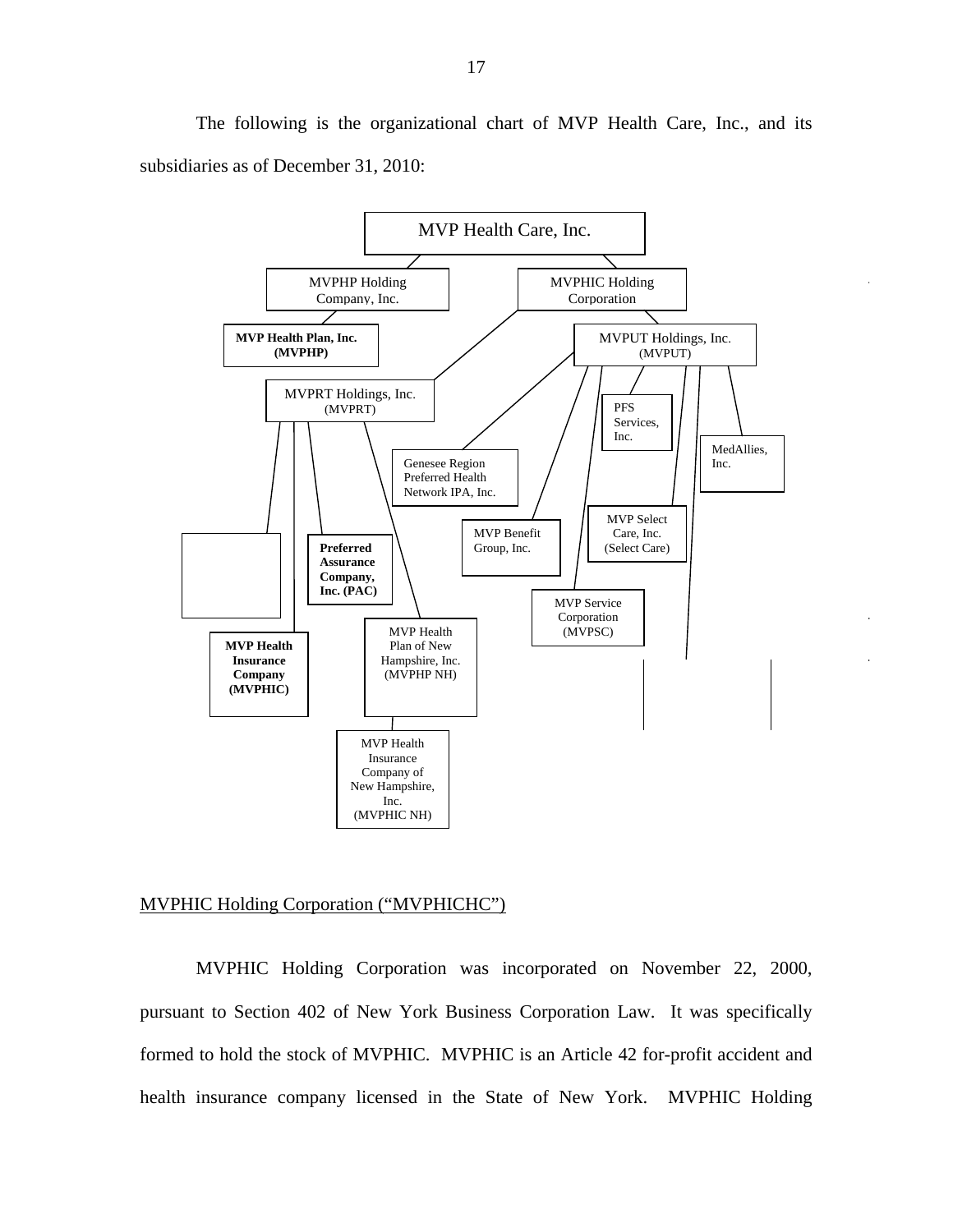Corporation holds and controls 100% ownership of both MVPRT Holdings, Inc. ("MVPRT") and MVPUT Holdings, Inc. ("MVPUT"), MVP Health Care, Inc., in turn, owns and controls 100% of the stock of MVPHIC Holding Corporation.

MVPRT and MVPUT are New York corporations. MVPRT controls subsidiaries which are regulated by the New York State Department of Financial Services and various Insurance Departments (Vermont Department of Financial Regulation and New Hampshire Insurance Department). MVPUT controls subsidiaries which are not regulated.

MVPHIC Holding Corporation controls five subsidiaries of MVPRT Holdings, Inc. Three of the five subsidiaries, MVP Health Services Corporation, Preferred Assurance Company, Inc., and MVP Health Insurance Company, are regulated by the New York State Department of Financial Services.

### MVP Health Plan, Inc. ("MVPHP")

MVPHP was incorporated on July 30, 1982, pursuant to Section 402 of the New York Not-For-Profit Corporation Law for the purpose of operating as a health maintenance organization as such term is defined in Article 44 of the New York Public Health Law. MVPHP, which operates as an IPA model HMO, is also a federally qualified HMO.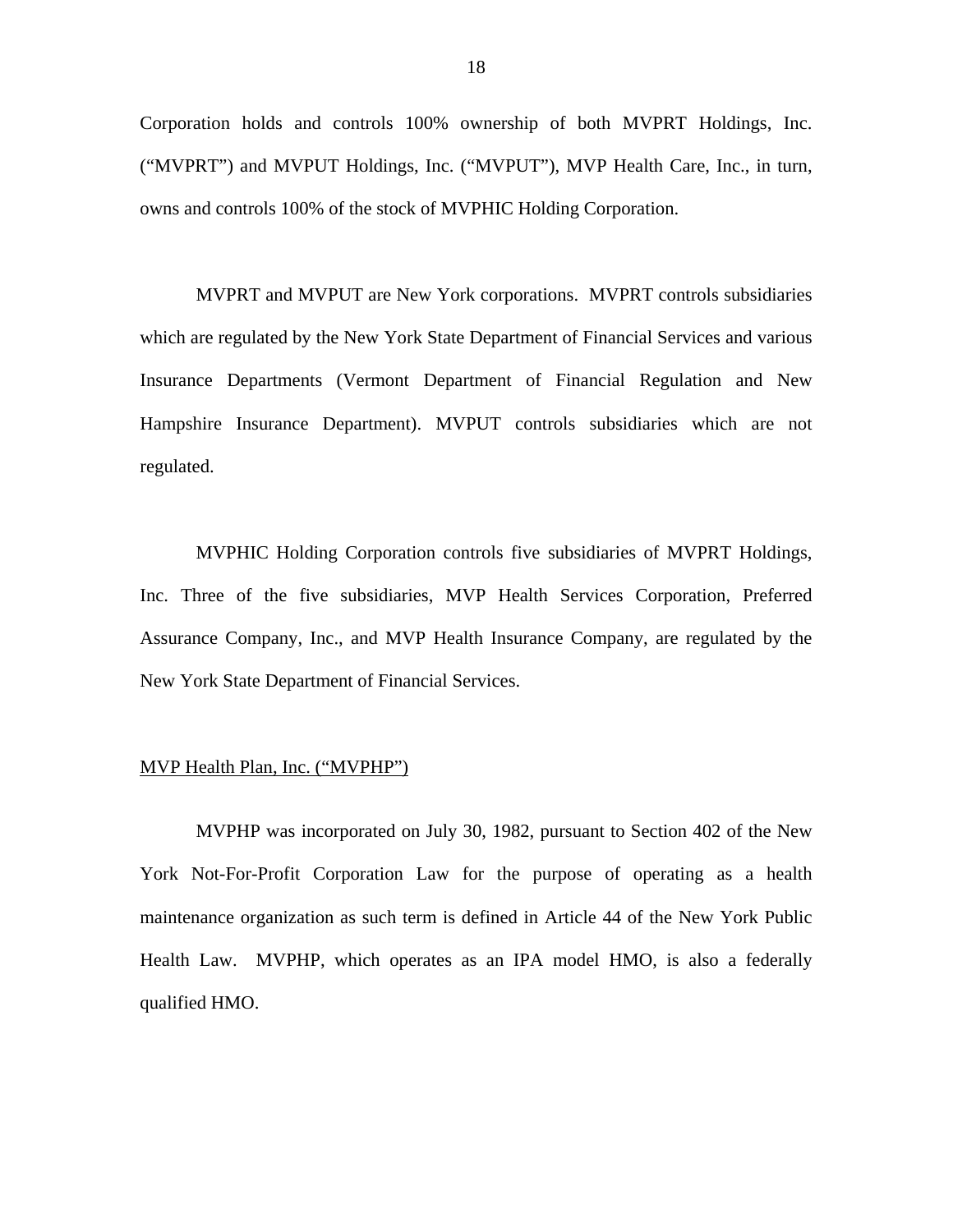### MVP Health Services Corp. ("MVPHSC")

MVPHSC is a not-for-profit corporation, licensed under Article 43 of the New York Insurance Law. Prior to January 2002, MVPHSC offered point-of-service (POS) health insurance products. Currently MVPHSC issues only indemnity dental insurance products. MVPHSC is a subsidiary of MVPRT Holdings, Inc., which is a wholly-owned subsidiary of MVPHIC Holding Corporation. MVPHIC Holding Corporation is a wholly-owned subsidiary of MVP Health Care, Inc.

### Preferred Assurance Company, Inc. ("PAC")

PAC is licensed to do business within New York State as a non-profit health corporation pursuant to the provisions of Article 43 of the New York Insurance Law. PAC provides coverage for hospital, medical and other health services for the out-ofnetwork component of MVPHP's point-of-service product in the Rochester metropolitan area. PAC markets Preferred Provider Organization (PPO) and Exclusive Provider Organization (EPO) products. PAC is a subsidiary of MVPRT Holdings, Inc.

### MVP Service Corporation ("MVPSC')

The Company has a management services and consulting agreement with MVPSC. MVPSC is wholly-controlled by MVPUT. MVPSC's employees perform all day-to-day operations of the Company, and charges the Company for its share of costs based on a contractual cost allocation methodology pursuant to the agreement approved by the Department.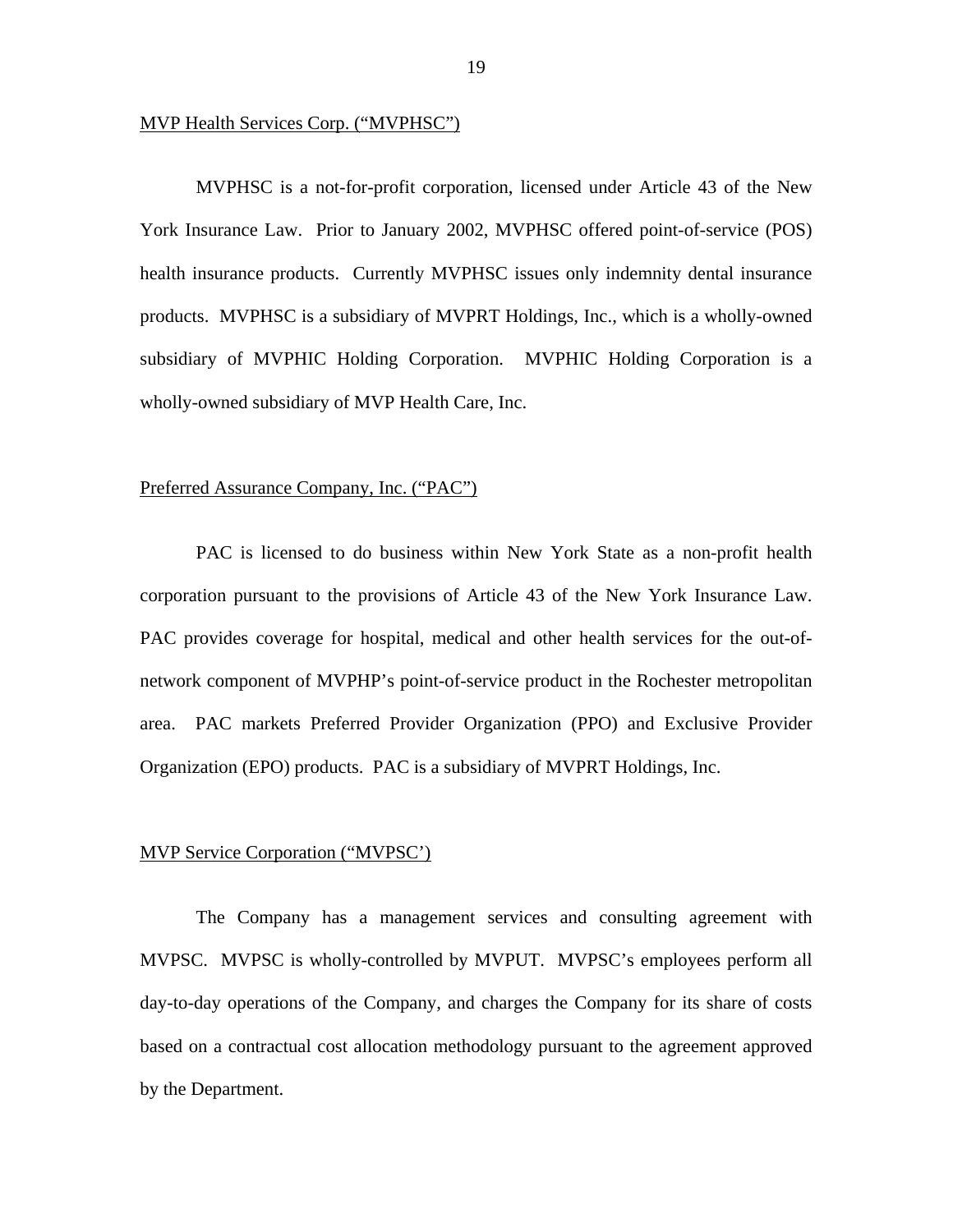### Tax Allocation Agreement

MVPHIC Holding Corporation, entered into a tax allocation agreement with its affiliates, including the three New York State regulated entities, MVPHIC, MVPHSC and PAC dated January 6, 2006, as amended on December 22, 2009. The amended agreement complied with the Department's requirements and was approved on January 8, 2010.

### F. Significant Operating Ratios

The following ratios have been computed as of December 31, 2010 based upon the results of this examination:

| Net premiums written to capital and surplus | 9 to 1 |
|---------------------------------------------|--------|
| Uncollected premiums to surplus             | 15%    |
| Cash and invested assets to unpaid claims   | 2 to 1 |
| Surplus to unpaid claims                    | 99%    |

The above ratios fall within the National Association of Insurance Commissioners (NAIC) benchmarks, except for the net premium to capital and surplus ratio.

The Department of Financial Services approved the Company's request to maintain a ratio of not more than 8:1 of net premium written to capital and surplus.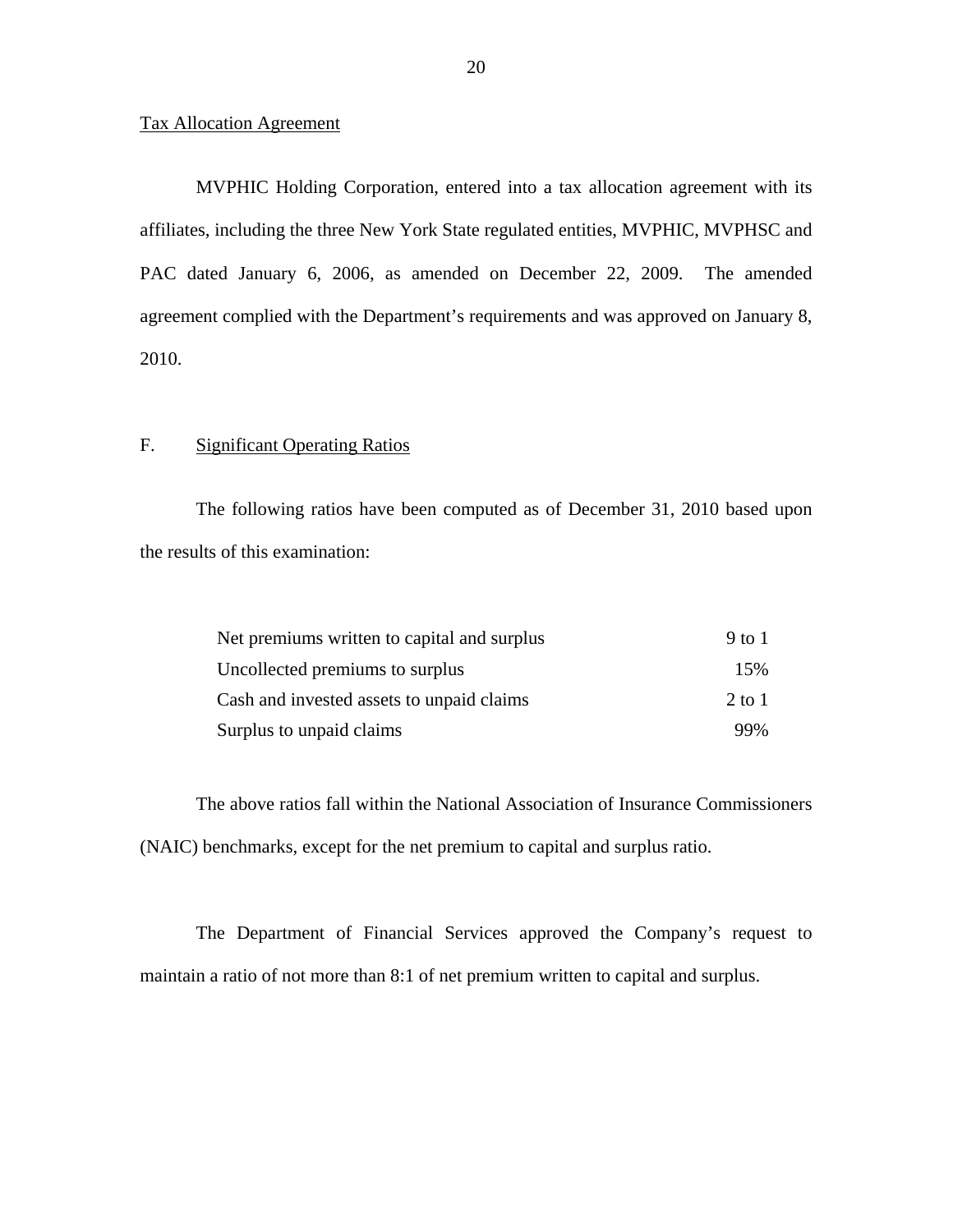The underwriting ratios presented below are on an earned-incurred basis and encompass the three-year period covered by this examination.

|                                        | <b>Amounts</b>  | Percentage |
|----------------------------------------|-----------------|------------|
| Claims                                 | \$1,180,631,227 | 93.44%     |
| Claims adjustment expenses             | 32,925,879      | 2.61%      |
| General administrative expenses        | 190,621,374     | 15.08%     |
| Increase in reserves for A&H contracts | 12,913,310      | 1.02%      |
| Net underwriting loss                  | (153, 565, 795) | (12.15%)   |
| Net premiums earned                    | \$1,263,525,995 | 100.0%     |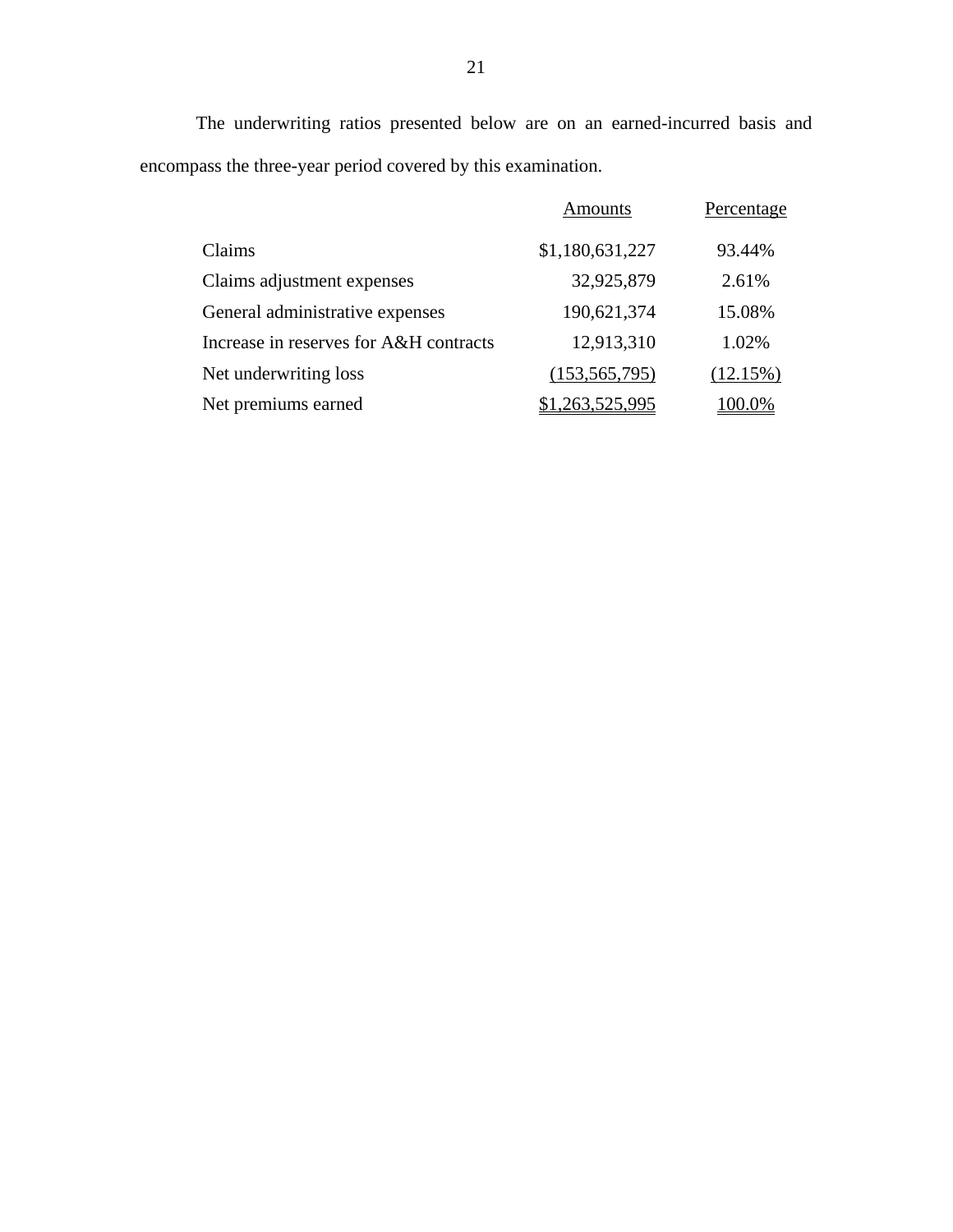# **3. FINANCIAL STATEMENTS**

# A. Balance Sheet

The following shows the assets and liabilities as determined by this examination. This statement is the same as the balance sheet filed by the Company as of December 31, 2010:

| Assets                                | Examination  | Company      |
|---------------------------------------|--------------|--------------|
|                                       |              |              |
| <b>Bonds</b>                          | \$63,512,872 | \$63,512,872 |
| Common stocks                         | 15,623,396   | 15,623,396   |
| Cash and short term investment        | 88,513,546   | 88,513,546   |
| Receivables for securities            | 69,538       | 69,538       |
| Investment income due and accrued     | 490,547      | 490,547      |
| Uncollected premium                   | 11,720,392   | 11,720,392   |
| Reinsurance recoverable               | 1,651,250    | 1,651,250    |
| Receivable from parent and affiliates | 6,310,726    | 6,310,726    |
| Health care receivable                | 5,015,276    | 5,015,276    |
| Total asset                           |              | 92.90        |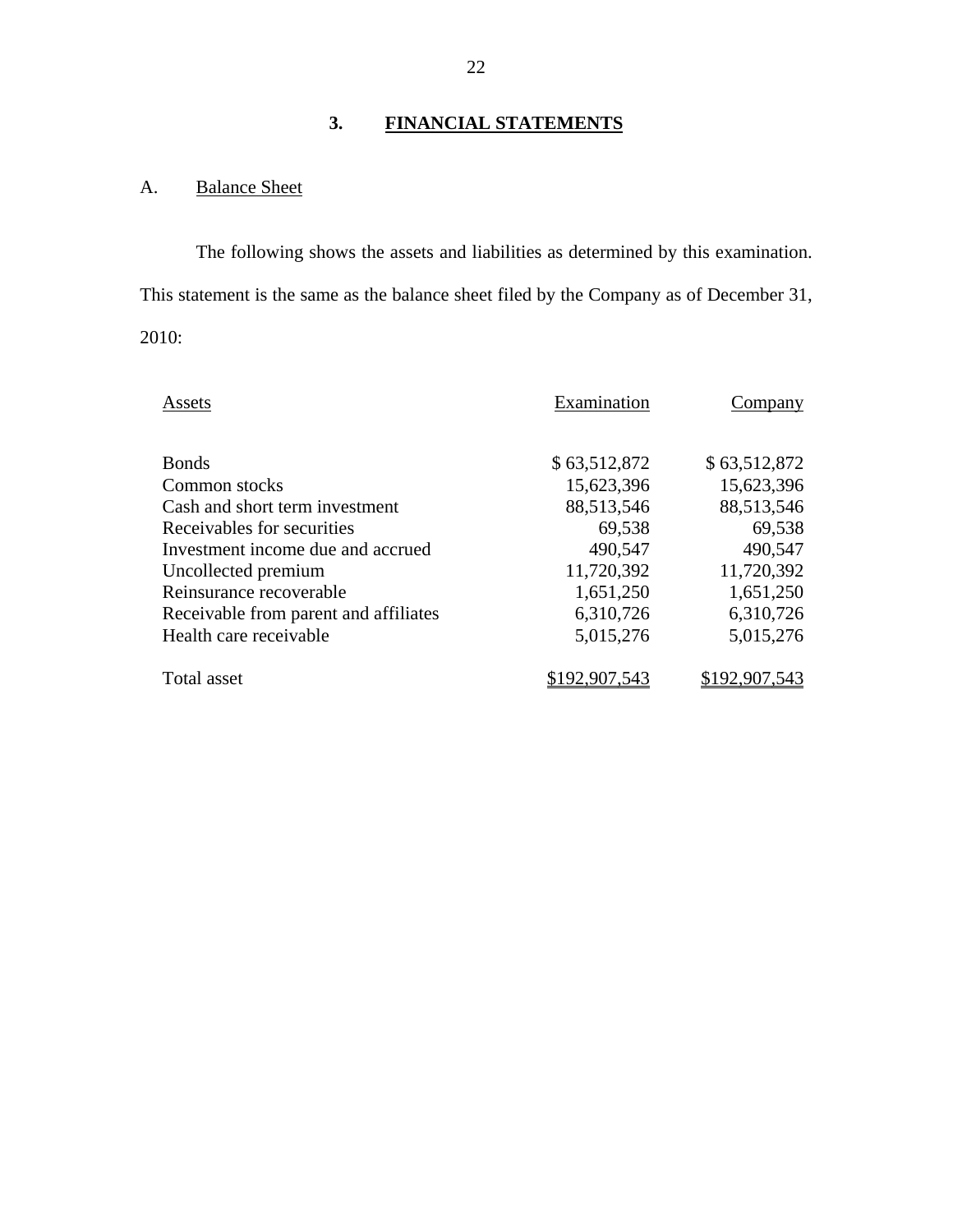| Liabilities                            | Examination     | <b>Company</b>  |
|----------------------------------------|-----------------|-----------------|
| Claims unpaid                          | \$79,743,999    | \$79,743,999    |
| Unpaid claims adjustment expenses      | 2,984,000       | 2,984,000       |
| Aggregate health policy reserves       | 12,913,310      | 12,913,310      |
| Premiums received in advance           | 714,295         | 714,295         |
| General expenses due and accrued       | 7,255,539       | 7,255,539       |
| Current federal tax payable            | 23,458          | 23,458          |
| Amount due to parent and affiliates    | 10,694,887      | 10,694,887      |
| Payable for securities                 | 7,298           | 7,298           |
| <b>Total liabilities</b>               | \$114,336,786   | \$114,336,786   |
| Capital and surplus                    |                 |                 |
| Common capital stock                   | \$2,000,000     | \$2,000,000     |
| Gross paid in and contributed surplus  | 149,540,410     | 149,540,410     |
| Surplus notes                          | 47,000,000      | 47,000,000      |
| New York State statutory deposit       | 200,000         | 200,000         |
| Unassigned funds (surplus)             | (120, 169, 653) | (120, 169, 653) |
| Total capital and surplus              | \$78,570,757    | \$78,570,757    |
| Total liabilities, capital and surplus | \$192,907,543   | \$192,907,543   |

Note 1: The Internal Revenue Service has not conducted any audits of the income tax returns filed on behalf of the Company during the period under this examination. The examiner is unaware of any potential exposure of the Company to any further tax assessment, and no liability has been established relative to such contingency.

loans were granted pursuant to the provisions of Section 1307 of the New York Insurance Law. and divisible surplus, subject to the prior approval of the Superintendent. Note 2: No liability appears on the above statement for loans in the amount of \$47,000,000. The As provided in Section 1307, repayment of principal and/or interest shall only be made out of free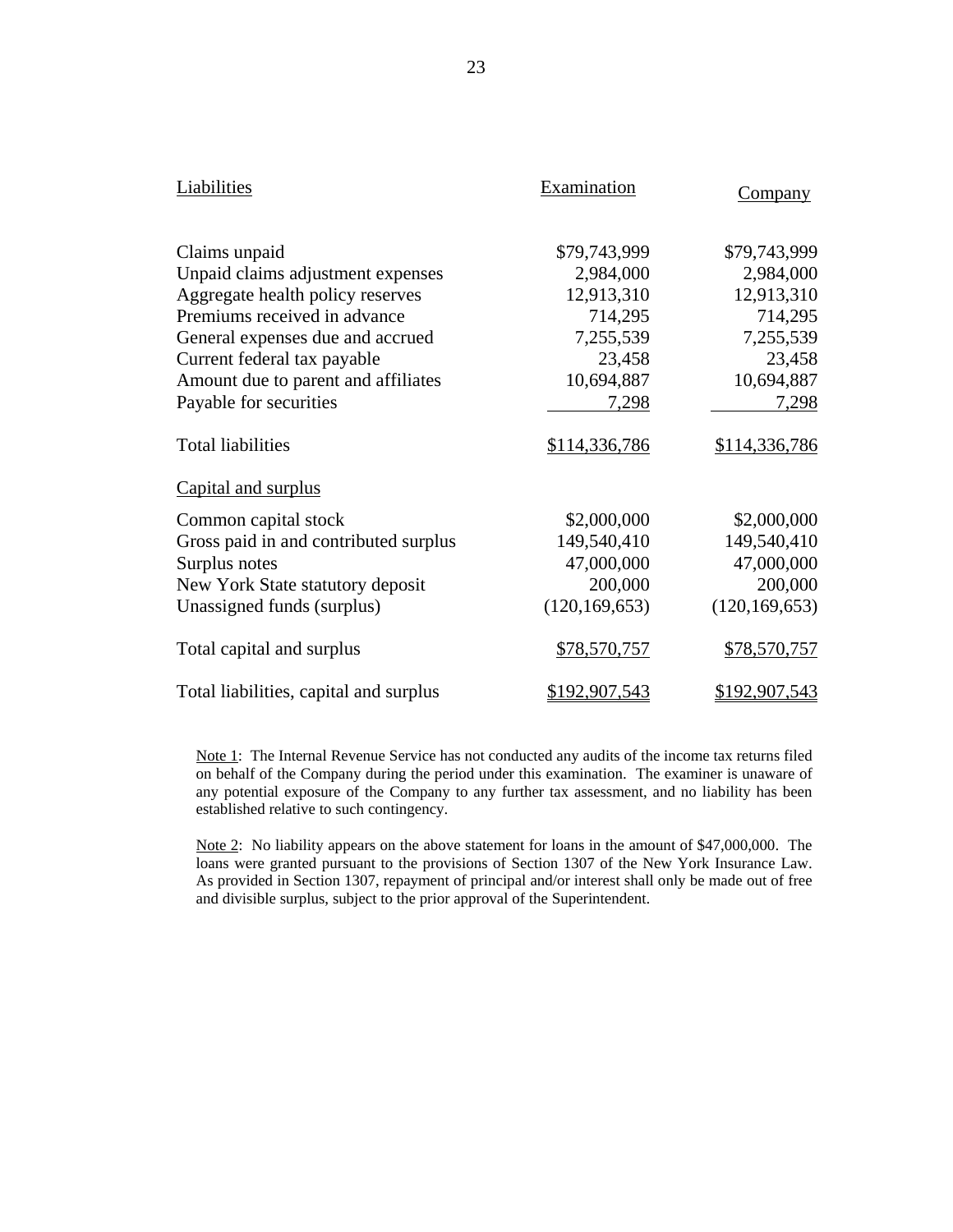B. Statement of Revenue and Expenses and Change in Capital and Surplus

Capital and surplus increased \$55,837,685 during the three-year examination

period, January 1, 2008 through December 31, 2010, detailed as follows:

# Revenue

| Net premium income                                                                                                                                                                                                                                      |                                                                                                  |                        | \$1,263,525,995           |
|---------------------------------------------------------------------------------------------------------------------------------------------------------------------------------------------------------------------------------------------------------|--------------------------------------------------------------------------------------------------|------------------------|---------------------------|
| <b>Expenses</b>                                                                                                                                                                                                                                         |                                                                                                  |                        |                           |
| Hospital/medical benefits<br>Other professional services<br>Emergency room and out of area<br>Prescription drugs<br>Aggregate write-ins for other hospital<br>and medical<br>Incentive pool<br>Net reinsurance recoveries<br>Total hospital and medical | \$929,880,362<br>21,187,471<br>31,606,478<br>167,139,646<br>34,329,160<br>871,379<br>(4,383,269) | \$1,180,631,227        |                           |
| Administrative expenses                                                                                                                                                                                                                                 |                                                                                                  |                        |                           |
| Claim adjustment expenses<br>General administrative expenses<br>Total administrative expenses                                                                                                                                                           | 32,925,879<br>190,621,374                                                                        | 223, 547, 253          |                           |
| Increase in reserves for A&H contracts<br>Total underwriting deductions                                                                                                                                                                                 |                                                                                                  | 12,913,310             | 1,417,091,790             |
| Net underwriting loss                                                                                                                                                                                                                                   |                                                                                                  |                        | (153, 565, 795)           |
| Net investment income earned<br>Net realized capital loss<br>Net investment gains                                                                                                                                                                       |                                                                                                  | 5,265,655<br>2,905,558 | 8,171,213                 |
| Aggregate write ins for other income or<br>expenses<br>Net loss before federal income taxes                                                                                                                                                             |                                                                                                  |                        | 14,991<br>(145, 379, 591) |
| Federal income taxes incurred                                                                                                                                                                                                                           |                                                                                                  |                        | (59, 922)                 |
| Net loss                                                                                                                                                                                                                                                |                                                                                                  |                        | \$(145,319,669)           |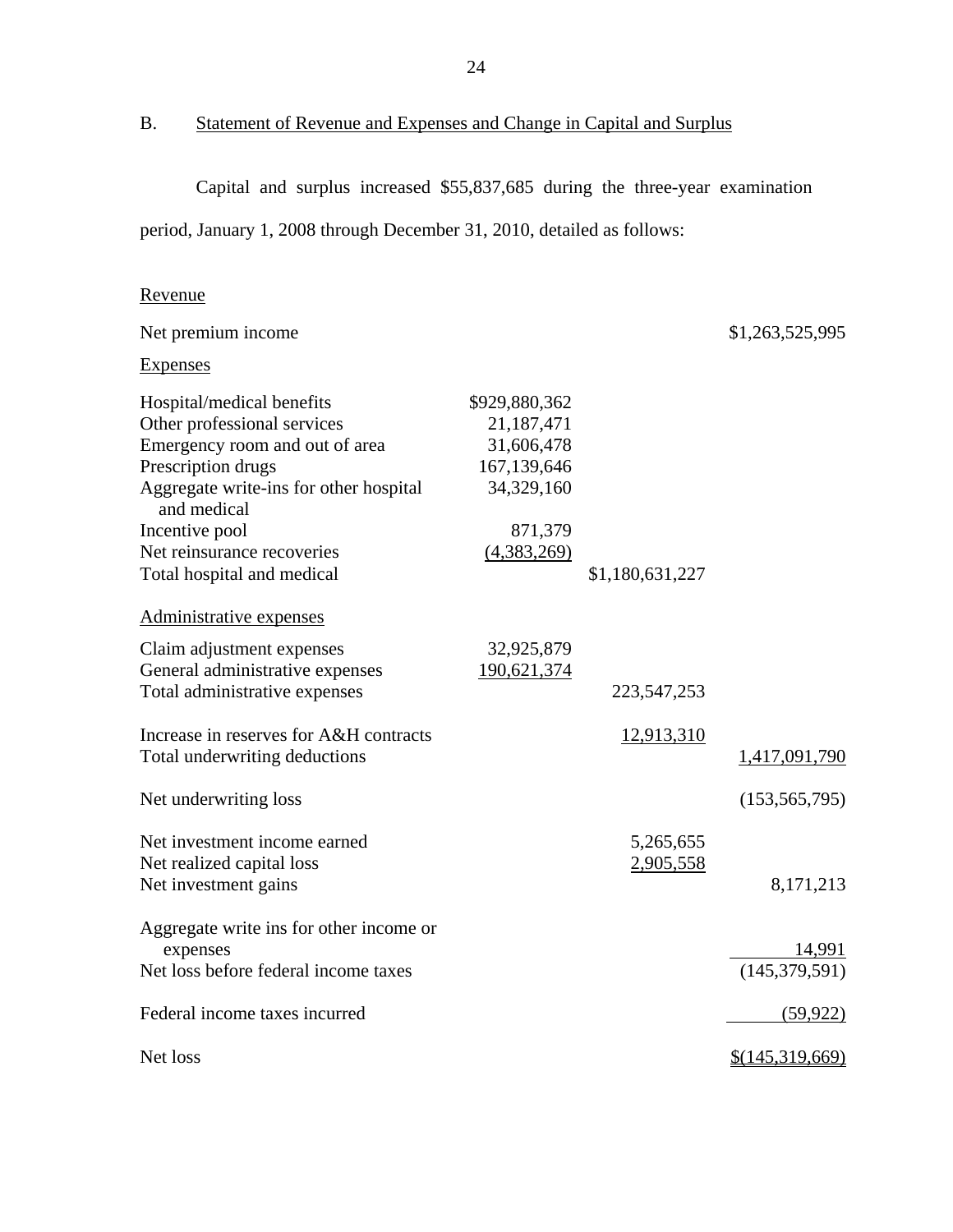### Changes in Capital and Surplus

| Capital and surplus, per report on<br>examination, as of December 31, 2007 |                |               | \$22,733,072 |
|----------------------------------------------------------------------------|----------------|---------------|--------------|
|                                                                            | Gains in       | Losses in     |              |
|                                                                            | <b>Surplus</b> | Surplus       |              |
| Net loss                                                                   |                | \$145,319,669 |              |
| Change in net unrealized capital gains                                     | \$1,371,023    |               |              |
| Section 1307 surplus note from MVPHP                                       | 47,000,000     |               |              |
| Change in non-admitted assets                                              |                | 2,303,950     |              |
| Contribution to surplus from MVP                                           | 146,000,000    |               |              |
| Aggregate write-ins for gains in surplus                                   | 9,090,281      |               |              |
| Total gains and losses                                                     | \$203,461,304  | \$147,623,619 |              |
| Net increase in capital and surplus                                        |                |               | \$55,837,685 |
| Capital and surplus, per report on<br>examination, as of December 31, 2010 |                |               | \$78,570,757 |

# **4**. **CLAIMS UNPAID**

The examination liability of \$79,743,999 is the same as the amount reported by MVPHIC as of December 31, 2010. The examination analysis was conducted in accordance with generally accepted actuarial principles and practices and was based on statistical information contained in the Company's internal records and its filed annual statements as verified by the examiner.

The examination reserve was based upon actual claims payments made through a point in time, plus an estimate for claims remaining unpaid at that date. Such estimate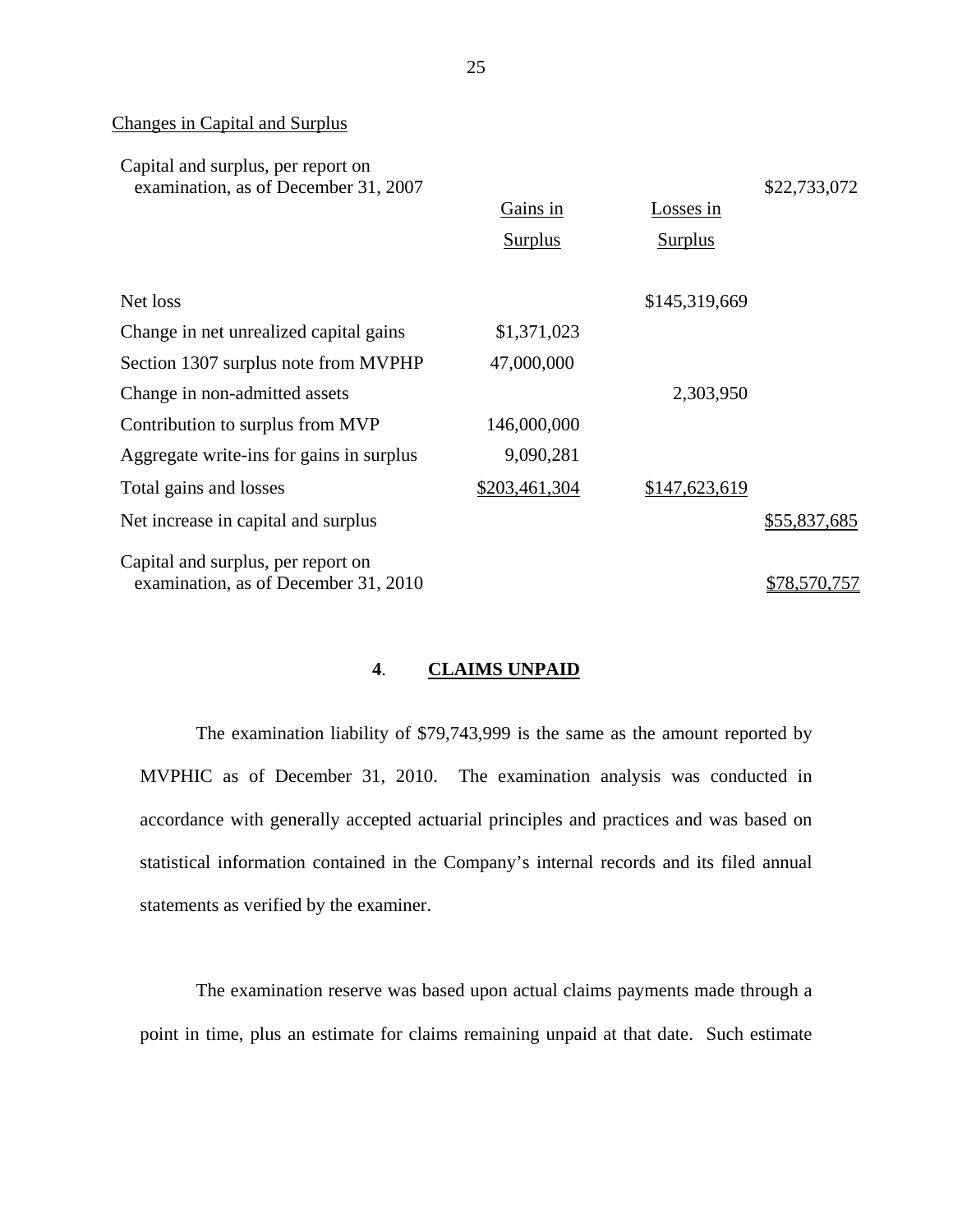was calculated based on actuarial principles, which utilized the Company's experience in projecting the ultimate cost of claims incurred on or prior to December 31, 2010.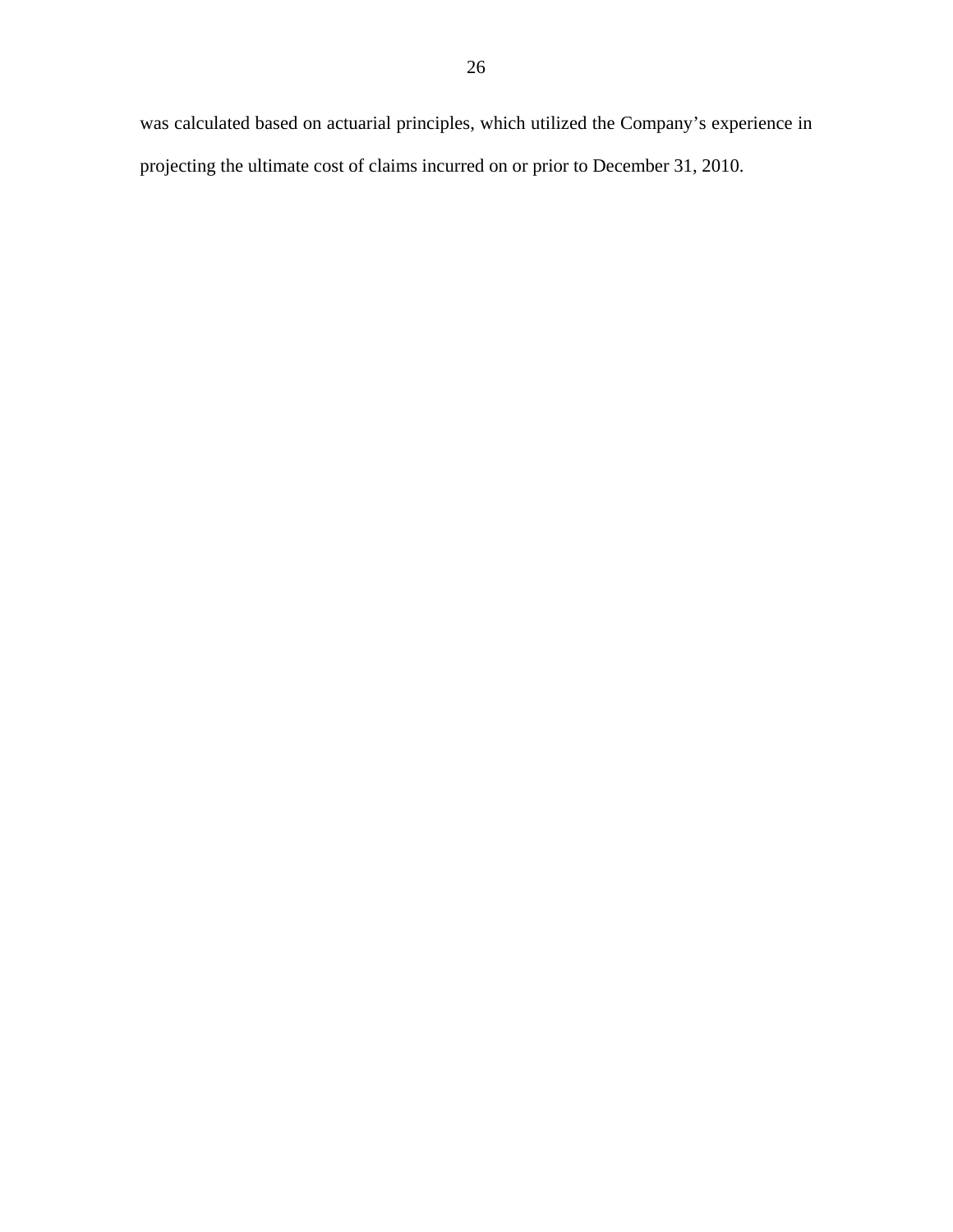### **5. COMPLIANCE WITH PRIOR REPORT ON EXAMINATION**

The prior report on examination included four (4) recommendations detailed as follows (page number refers to the prior report on examination):

### **ITEM NO. PAGE NO.**

A. Shareholders' Meetings 6

It is recommended that the annual shareholders' meeting be held as required by Article III, Section 1 of its bylaws.

The Company has complied with this recommendation.

B. Holding Company System 20

It is recommended that the Company enter into a written consolidated tax agreement with MVPHIC Holding Corporation as required by Section 1505(d) of the New York Insurance Department Law. It is further recommended that said consolidated tax agreement is constructed in conformity with Department Circular Letter No. 33 (1979) and that the Company file such agreement with the New York Insurance Department.

The Company has complied with this recommendation.

C. Allocation of Expenses 22

It is recommended that the Company comply with Department Regulation No. 33 by revising and updating its expense allocation methodology in order to reflect an appropriate allocation among the three expense groupings within the underwriting and investment exhibit of the Company's annual statement.

The Company has complied with this recommendation.

D. Abandoned Property It is recommended that the Company comply with the publishing requirements of Section 1316(3) of the New York Abandoned Property Law. The Company has complied with this recommendation.

23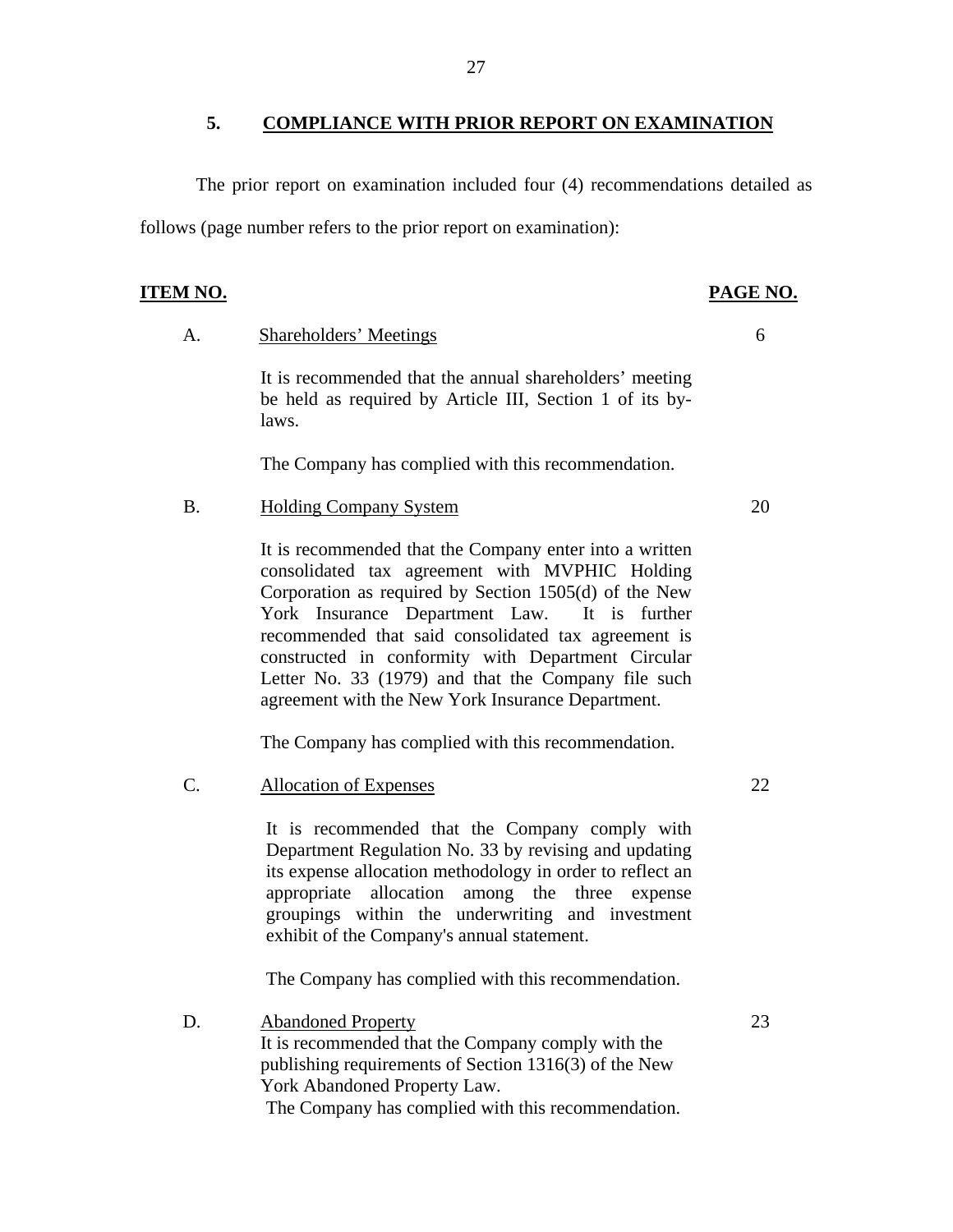## **6. SUMMARY OF COMMENTS AND RECOMMENDATIONS**

## **ITEM NO. PAGE NO.**

9

### A**.** Enterprise Risk Management

It is recommended that the Company officially appoint a Chief Risk Officer and establish a Risk Committee accountable for the overall ERM function. The RC would report directly to the Board of Directors.

- B. Internal Audit Department
	- i. In order to enhance the independence of the internal audit function, it is recommended that MVP revise the Internal Audit and Audit Committee charters to clearly indicate that the Audit Committee has primary responsibility for the performance evaluation and compensation of the IAD director. 11
	- ii. It is also recommended that MVP Audit Committee maintains documentation to support the Audit Committee's review of the IAD director's performance. Details for the IAD director's compensation should also be included. 11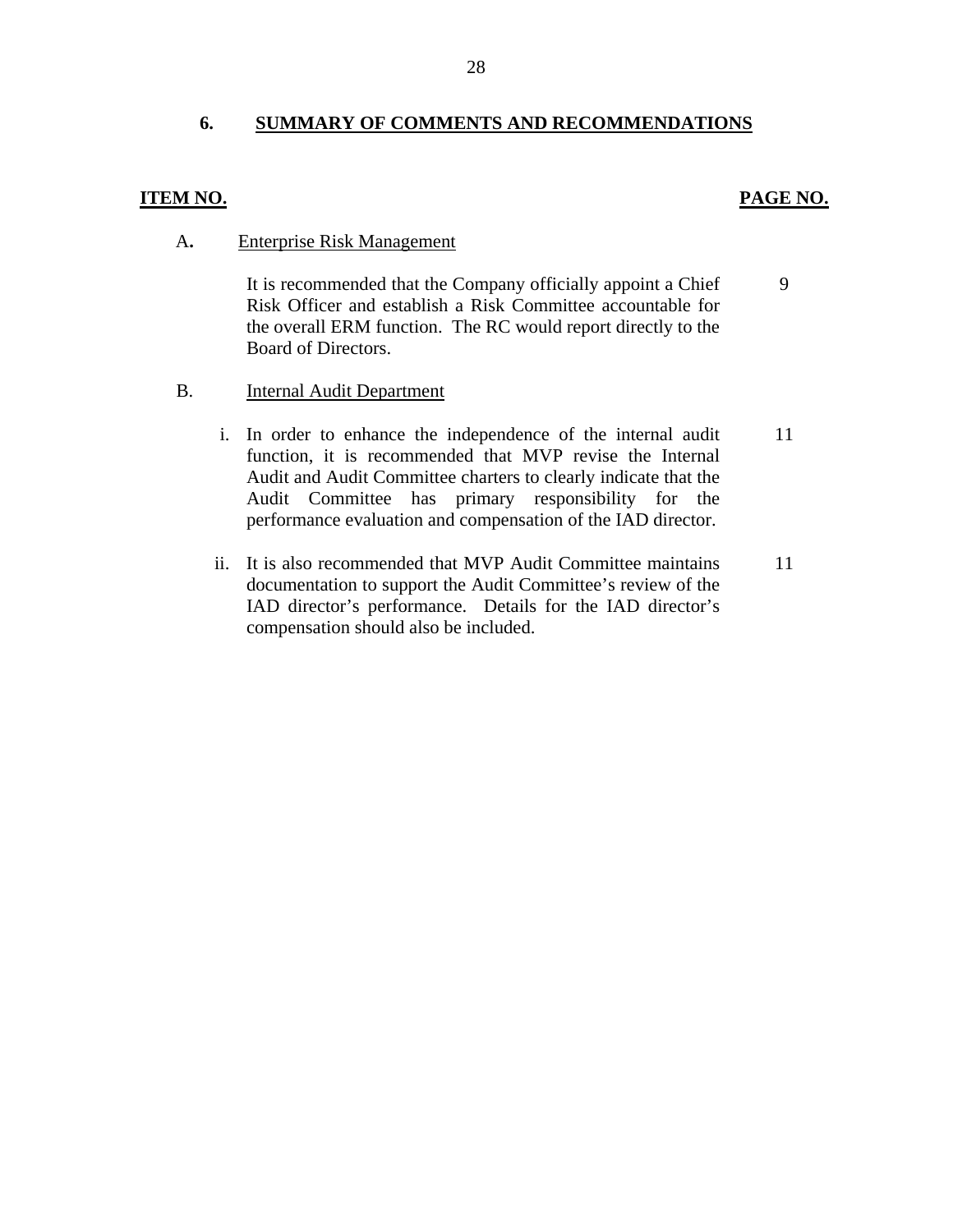Appointment No. 30733

# **STATE OF NEW YORK INSURANCE DEPARTMENT**

I, James J. Wrynn, Superintendent of Insurance of the State of New York, pursuant to the provisions of the Insurance Law, do hereby appoint:

# **Elsaid Elbially**

as a proper person to examine into the affairs of the

# **MVP Health Insurance Company**

and to make a report to me in writing of the condition of the said

# Company

with such other information as he shall deem requisite.

In Witness Whereof, I have hereunto subscribed by name and affixed the official Seal of this Department, at the City of New York.

This  $13^{\text{th}}$  day of September, 2011

Superintendent of Insurance